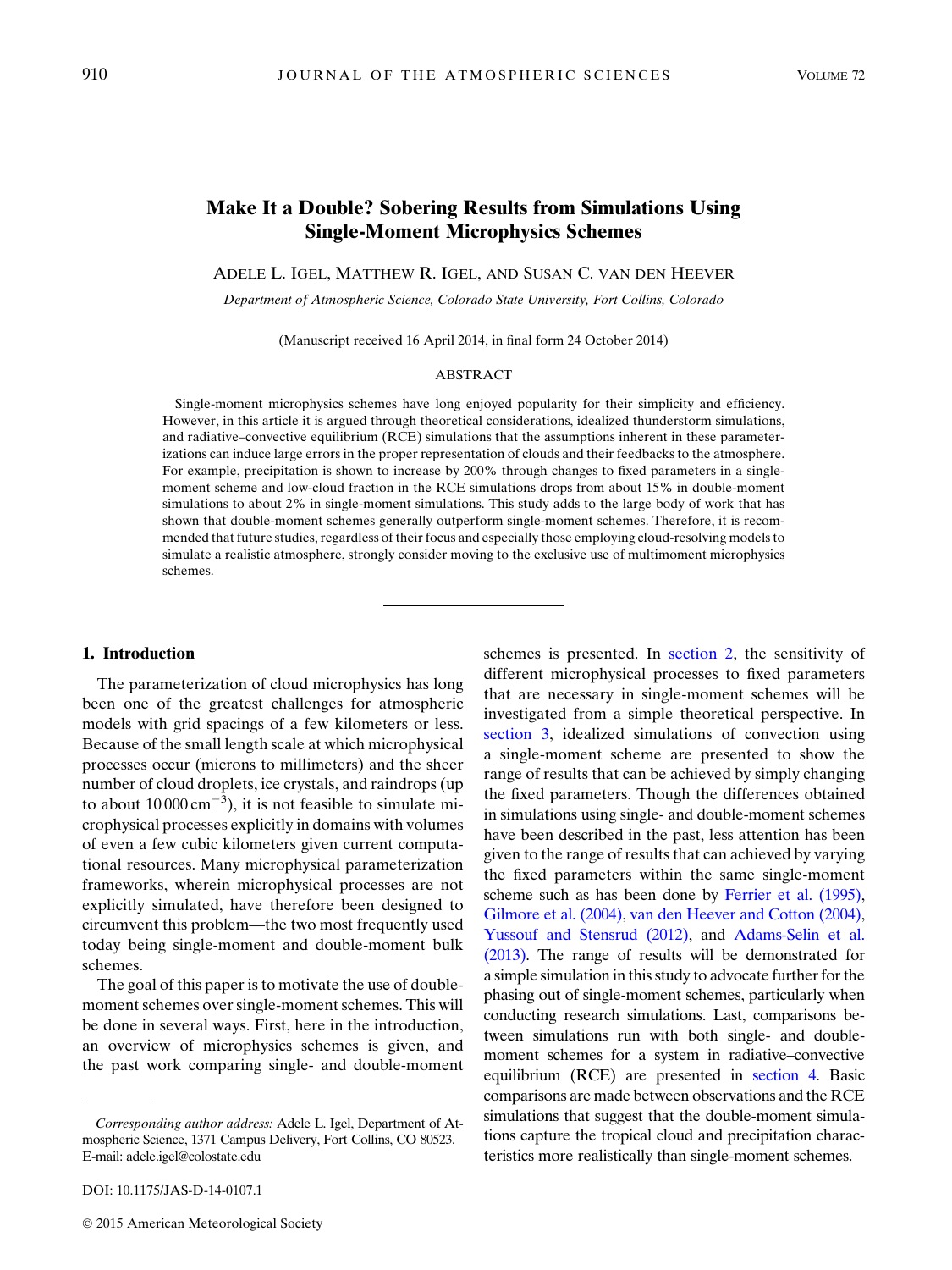Single-moment schemes require minimal memory and computational burden compared to more complex schemes. Many single-moment schemes predict the mixing ratio of each hydrometeor species and keep either the mean diameter or number concentration fixed, such that the other can be diagnosed [\(Lin et al. 1983;](#page-13-2) [Walko et al. 1995;](#page-14-1) [Straka and Mansell 2005](#page-14-2); [Hong and](#page-13-3) [Lim 2006\)](#page-13-3). Depending on the complexity of the scheme, the size distribution of each species can be monodisperse, or a distribution shape may be assumed. In the case of an assumed exponential distribution, the intercept parameter is commonly held constant rather than the number concentration or the mean diameter. Irrespectively, there is a fixed relationship between number concentration, diameter, and other specified parameters of the assumed distribution. Though not common, some schemes diagnose the intercept parameter based on environmental conditions so that it can vary in space and time [\(Hong et al. 2004;](#page-13-4) [Thompson](#page-14-3) [et al. 2004\)](#page-14-3). Nonetheless, the inability of single-moment schemes to allow the number concentration and mean diameter of hydrometeors to vary independently severely limits their ability to simulate clouds with characteristics consistent with observations across a wide range of atmospheric conditions.

Double-moment schemes, as their name implies, predict two moments of the distribution, usually the mixing ratio and number concentration of each hydrometeor species ([Ferrier 1994](#page-12-1); [Meyers et al. 1997;](#page-13-5) [Milbrandt and Yau 2005a;](#page-13-6) [Morrison et al. 2005](#page-13-7); [Seifert](#page-14-4) [and Beheng 2006](#page-14-4); [Mansell et al. 2010](#page-13-8)). Some schemes are mixed moment with one moment of some hydrometeor species being predicted, such as cloud water and ice crystals, and two moments of other species being predicted ([Thompson et al. 2008;](#page-14-5) [Hong et al. 2010\)](#page-13-9). Double-moment schemes allow for a more realistic representation of clouds, since both number concentration and diameter are allowed to vary independently in space; however, the shape of the distributions usually remains fixed. A fixed distribution shape is not always the case; [Milbrandt and Yau \(2005a\)](#page-13-6), for example, developed diagnostic equations for the shape parameter of the precipitating hydrometeors.

When both the mixing ratio and number concentration of a hydrometeor species are predicted, the representation of many microphysical processes can be improved. Two such processes—condensation and collision–coalescence—are discussed below in [section 2.](#page-2-0) Another process that is improved is sedimentation, or the falling of hydrometeors [\(Wacker and Seifert 2001;](#page-14-6) [Milbrandt and Yau 2005a](#page-13-6); [Milbrandt and McTaggart-](#page-13-10)[Cowan 2010](#page-13-10)). In the real atmosphere, large, more massive drops fall faster than small drops, which leads to an effect known as size sorting. Size sorting cannot be predicted in a single-moment scheme unless one of the fixed parameters is allowed to vary with height ([Milbrandt and McTaggart-Cowan 2010\)](#page-13-10) but can be predicted in any multimoment scheme by using different fall velocities for the different predicted moments of the hydrometeor size distribution. Though generally sedimentation is improved in double-moment schemes over single-moment schemes, double-moment schemes tend to be overly aggressive in their sorting, and methods have been suggested to ameliorate this problem ([Milbrandt and Yau 2005a;](#page-13-6) [Wacker and L](#page-14-7)üpkes 2009; [Mansell 2010](#page-13-11); [Milbrandt and McTaggart-Cowan 2010\)](#page-13-10).

While the representation of microphysical processes can be improved since more variables exist in doublemoment schemes than single-moment schemes to describe the cloud properties, new assumptions must also be made. For example, since the predicted mean diameter of rain can reach large values, the raindrop breakup process must be parameterized. However, this is a poorly understood process, and simulations can be sensitive to how it is implemented [\(Morrison and Milbrandt 2011;](#page-13-12) [Morrison et al. 2012](#page-14-8); [Van Weverberg et al. 2014\)](#page-14-9). Also, the number and size of raindrops to create during processes such as hail shedding and ice melting need to be parameterized, but they are not constrained well by ob-servations (e.g., [Meyers et al. 1997\)](#page-13-5). Uncertainties exist regarding how many cloud droplets and ice crystals to create upon nucleation. Such decisions usually require some assumptions about the aerosol particle distribution. The Hallett–Mossop ice multiplication process is another poorly understood ice nucleation mechanism that can have large impacts on cloud properties depending on how it is parameterized ([Connolly et al.](#page-12-2) [2006\)](#page-12-2). These are just some of the problems that must be addressed in double-moment schemes but not in singlemoment schemes.

Despite these new assumptions, double-moment schemes have been shown to be generally more successful than single-moment schemes in reproducing observations of a number of different cloud systems including squall lines [\(Morrison et al. 2009;](#page-13-13) [Van Weverberg et al.](#page-14-10) [2012](#page-14-10); [Baba and Takahashi 2014\)](#page-12-3), supercells [\(Dawson](#page-12-4) [et al. 2010](#page-12-4); [Jung et al. 2012\)](#page-13-14), scattered and isolated convection [\(Swann 1998](#page-14-11)), mesoscale cloud systems [\(Lee and](#page-13-15) [Donner 2011\)](#page-13-15), tropical cyclones [\(Jin et al. 2014\)](#page-13-16), Arctic mixed-phase stratus clouds ([Luo et al. 2008\)](#page-13-17), orographic clouds ([Milbrandt et al. 2010\)](#page-13-18), Colorado winter storms [\(Reisner et al. 1998\)](#page-14-12), and synoptic-scale snow events (though single-moment schemes with diagnosed intercept parameters did well) [\(Molthan and Colle 2012](#page-13-19)). These studies have shown improvements in the representation of a wide range of atmospheric variables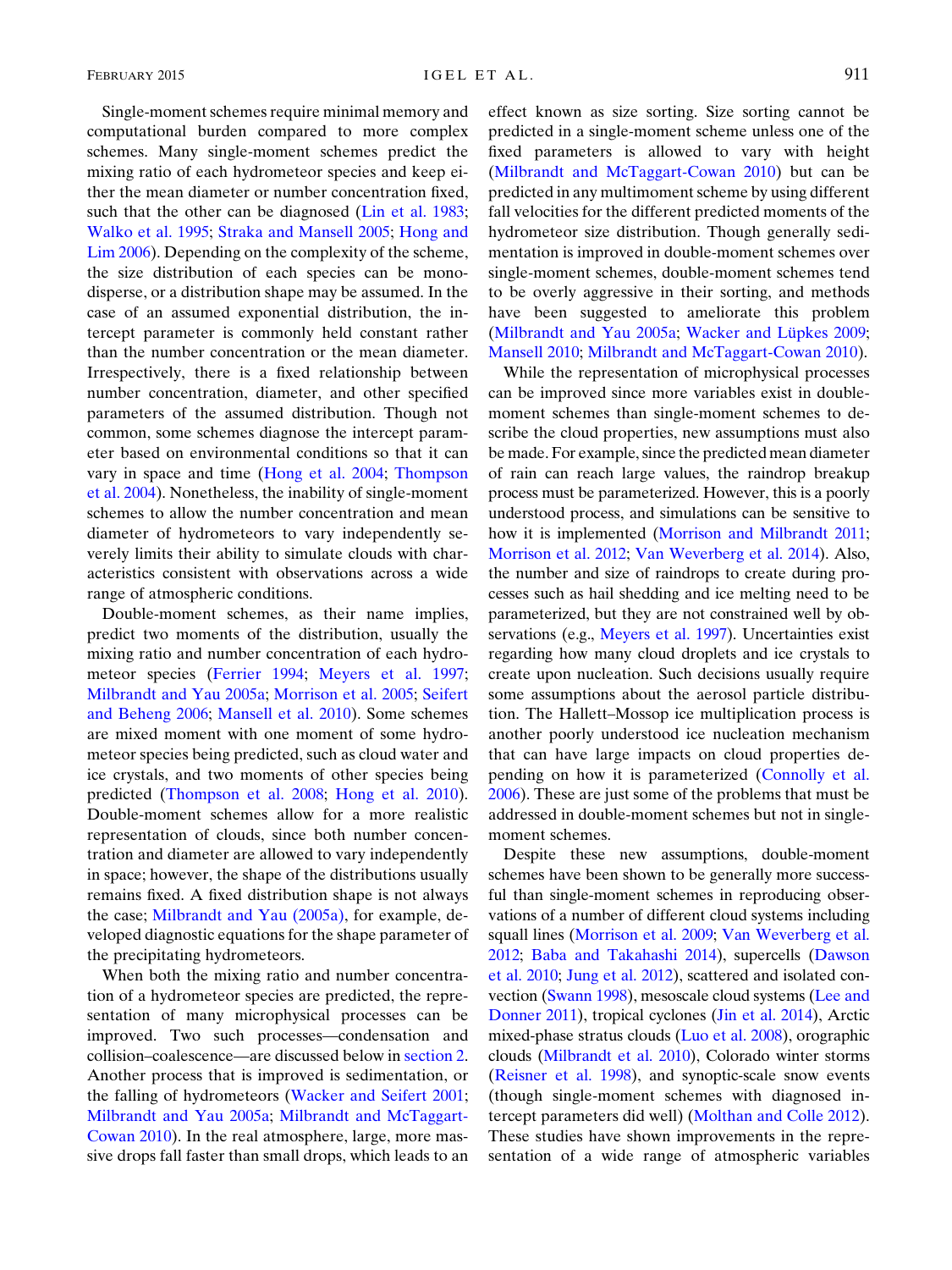including liquid and ice water contents, precipitation, radiative fluxes, cold-pool properties, storm morphology, and dynamics with the use of double-moment schemes. [Van Weverberg et al. \(2014\)](#page-14-9) found that the two kinds of schemes do equally well when simulating very intense precipitation owing to the poor representation of rain breakup in double-moment schemes. Relatively few studies have shown no improvement with the use of double-moment schemes ([Van Weverberg](#page-14-13) [et al. 2013;](#page-14-13) [Wu and Petty 2010](#page-15-1)).

The improvement that is usually found in simulations when using double-moment schemes rather than singlemoment schemes does come with increased computation time and memory requirements. That being said, computational capabilities have been rapidly increasing and it is suggested here that simulations run for research purposes should no longer use single-moment schemes. Regardless of whether the focus of a given study is on microphysical processes, the choice of microphysics scheme will influence the simulated outcome through a multitude of dynamic, radiative, thermodynamic, and microphysical feedback processes. Therefore, doublemoment parameterizations should be chosen over single-moment parameterizations whenever possible in order to obtain better results as demonstrated by the studies cited above and as will be demonstrated below in the current study.

It should be noted that other kinds of microphysics parameterizations exist for cloud-resolving models but are less common. Triple-moment schemes ([Milbrandt](#page-13-20) [and Yau 2005b\)](#page-13-20) predict the shape parameter of the gamma probability distribution using prognostic equations for the radar reflectivity, which is the sixth moment of the distribution. Spectral bin schemes [\(Reisin et al.](#page-14-14) [1996;](#page-14-14) [Ovtchinnikov and Kogan 2000](#page-14-15); [Rasmussen et al.](#page-14-16) [2002;](#page-14-16) [Khain et al. 2004;](#page-13-21) [Lebo and Seinfeld 2011\)](#page-13-22) avoid the need to assume a size distribution function by dividing the distribution of a species into discrete bins and prognosing the number and/or the mass mixing ratio of each bin separately. Uniquely, [Onishi and Takahashi](#page-14-17) [\(2012\)](#page-14-17) developed a scheme with a bin representation of the warm-phase species and a two-moment bulk representation of the ice-phase species. Bin-emulating schemes [\(Feingold et al. 1998](#page-12-5); [Saleeby and Cotton](#page-14-18) [2004,](#page-14-18) [2008;](#page-14-19) [Saleeby and van den Heever 2013\)](#page-14-20) have been designed to take advantage of both bulk and bin schemes—they are double-moment schemes that use lookup tables for some microphysical process rates that have been generated from bin schemes. Finally, the superdroplet method of parameterizing microphysics ([Shima et al. 2009\)](#page-14-21) uses a novel approach in which the position and physical properties of a collection of droplets with identical attributes (or a superdroplet) are

prognosed. To date, the parameterization has only been developed for the warm phase. These kinds of schemes can be good alternatives to single- and double-moment schemes depending on the application, although all of them are more computationally expensive.

# <span id="page-2-0"></span>2. Theoretical considerations

In this section, the sensitivity of microphysical processes to fixed hydrometeor distribution parameters is explored. For simplicity, the focus of the discussion in this section is on the representation of warm-phase microphysical processes in single-moment schemes specifically, condensation and autoconversion. However, similar reasoning could just as easily be applied to the ice phase for deposition, riming, and other collection processes. Note that the processes discussed have more complex representations in most microphysical schemes than are described here. This section is only intended to provide a qualitative sense for the sensitivity of each process.

Condensation is the first process considered here. In some models, a saturation adjustment scheme is employed to calculate condensation. In such schemes, any supersaturation that develops is depleted immediately to form liquid water. When using saturation adjustment schemes, both single- and double-moment schemes will predict the same amount of condensation given the same supersaturation at any grid point. [Lebo](#page-13-23) [et al. \(2012\)](#page-13-23) have recently discussed saturation adjustment schemes in much more depth.

In other models, saturation adjustment is not implemented, in which case the condensation equation is represented explicitly in some form. This form will depend on the assumed size distribution of the hydrometeors. The gamma size distribution is commonly assumed such that the mixing ratio can be expressed as

$$
r = \frac{N_T}{\rho_a} \frac{\pi}{6} \left(\frac{\overline{D}}{\nu}\right)^3 \frac{\Gamma(\nu+3)}{\Gamma(\nu)}\tag{1}
$$

<span id="page-2-1"></span>(e.g., [Walko et al. 1995\)](#page-14-1), where  $N_T$  is the total number concentration of droplets,  $\overline{D}$  is the mean number diameter,  $\nu$  is the distribution shape parameter, and  $\rho_a$  is air density. If  $\nu = 1$ , then the distribution is equivalent to a Marshall–Palmer distribution. Following [Walko et al.](#page-14-1) [\(1995\)](#page-14-1) and neglecting the effects of ventilation, the equation for the rate of condensation  $C$  (the time rate of change of the hydrometeor mass mixing ratio) can be expressed simply as

<span id="page-2-2"></span>
$$
C = \frac{\partial r}{\partial t} = 2\pi (S - 1) G N_T \overline{D}, \qquad (2)
$$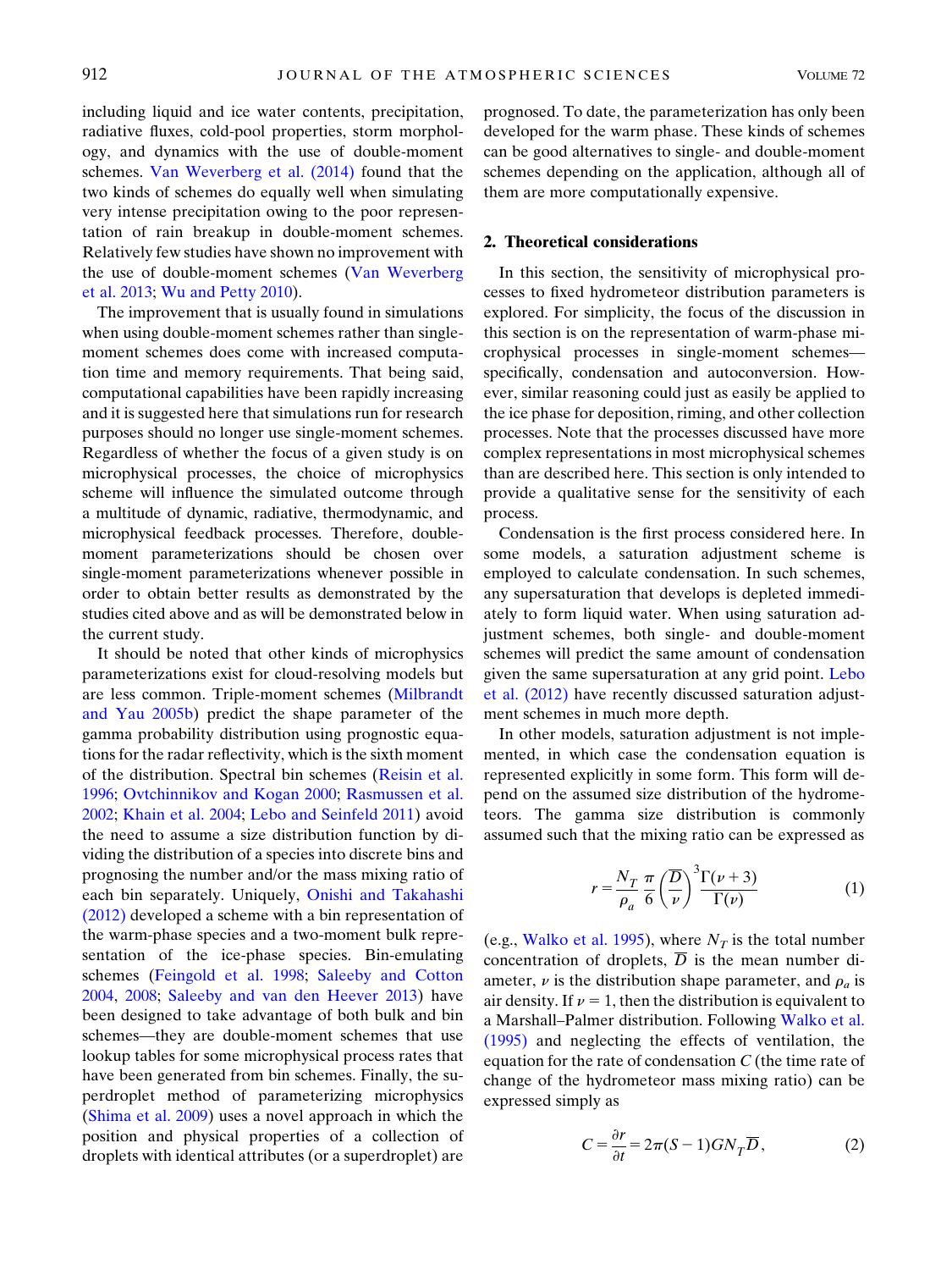<span id="page-3-1"></span>TABLE 1. Summary of the sensitivity of process rates to a fixed mean diameter and fixed number concentration of cloud droplets as described in [section 2](#page-2-0).

| Change in the process rate when           | Condensation/evaporation | Collision–coalescence |  |  |
|-------------------------------------------|--------------------------|-----------------------|--|--|
| Diameter is doubled                       | $\div 4$                 | ×2                    |  |  |
| Number concentration is doubled           | $\times$ 1.6             | $\div 1.3$            |  |  |
| Number concentration is increased tenfold | $\times$ 4.6             | $\div 2.2$            |  |  |

where  $S$  is the saturation ratio and  $G$  is a function of temperature and pressure that represents the impacts of latent heat release and other nonlinearities, the specifics of which are not germane to the discussion.

These equations can be used to show how the properties of a distribution will impact condensation rates in a single-moment scheme. It can be seen from Eq.  $(1)$ that for a fixed mixing ratio and a fixed shape parameter  $N_T \propto \overline{D}^{-3}$ . By substituting this relationship into Eq. [\(2\)](#page-2-2) it can be shown that  $C \propto \overline{D}^{-2}$  for a fixed diameter or that  $C \propto N_T^{2/3}$  for a fixed number concentration, all else being equal. The different powers on diameter and number concentration in these simple relationships indicate that the condensation rate will be comparatively more sensitive to the choice of fixed diameter. For example, for a doubling in the choice of fixed diameter, the condensation rate will be reduced by a factor of 4. On the other hand, a doubling of the fixed number concentration will increase condensation by only a factor of 1.6. Thus, changing either parameter will result in significant changes to the condensation rate, with the rate being more sensitive to changes in mean diameter. While such variability of the diameter and number concentration is common in real-world clouds, it cannot be represented by single-moment schemes. It should be noted though that when the supersaturation is low enough to be almost entirely consumed in one time step, saturation adjustment and supersaturation allowing condensation schemes will give very similar answers and the sensitivity to fixed parameters will be reduced.

The sensitivity of collision–coalescence to the choice of the fixed parameter in single-moment schemes is more difficult to determine because there are many different ways in which this process has been parameterized. Sophisticated Kessler-type parameterizations (e.g., [Manton and Cotton 1977](#page-13-24); [Baker 1993;](#page-12-6) [Boucher](#page-12-7) [et al. 1995;](#page-12-7) [Liu and Daum 2004\)](#page-13-25) show the autoconversion rate to be proportional to  $N_T^{-1/3}$  with no dependence on  $\overline{D}$ . Given that  $N_T \propto \overline{D}^{-3}$ , the autoconversion rate must be proportional to  $\overline{D}$  if the diameter is fixed. Using the same example as before, doubling a fixed diameter will double the autoconversion rate, and doubling a fixed number concentration will decrease the rate by a factor of 1.3 and by a factor of 2.2 for a tenfold increase. As with the condensation rate, we see that the autoconversion rate is more sensitive to a change in the mean diameter than to a change in the number concentration.

As shown above and summarized in [Table 1,](#page-3-1) condensation and collision–coalescence have sensitivities to  $N<sub>T</sub>$  and  $\overline{D}$ , although in the opposite sense. That is, growth of cloud water through condensation is increased and depletion through collision–coalescence is decreased for either a decrease in mean diameter or an increase in number concentration, assuming the same cloud water content. Therefore, the two processes will feed back on one another to cause cloud water content to be even more disparate for a change in diameter or number concentration. For example, during a single model time step for a fixed cloud water content, a population of larger, less numerous cloud droplets  $(D \uparrow, N_T \downarrow)$  will grow more slowly and have less additional mass at the end of the time step than a population of smaller, more numerous droplets  $(\overline{D}\downarrow, N_T\uparrow)$ . During the same time step, this population of droplets  $(D \uparrow, N_T \downarrow)$  will self-collect more quickly to create rain, further reducing the cloud water content relative to the scenario with smaller, more numerous droplets  $(D\downarrow, N_T\uparrow)$ . The processes act together to reduce the amount of cloud water present at the next model time step in  $(\overline{D}\uparrow, N_T\downarrow)$  relative to  $(\overline{D}\downarrow, N_T\uparrow)$ . These processes and their subsequent feedbacks occur simply because of somewhat arbitrarily chosen microphysical parameters. Owing to the nonlinear interaction of these processes as well as their different time scales, it is difficult to determine a priori how much quantities such as cloud water mixing ratio will vary because of changes in the fixed parameter values. The full implications of these changes in condensation and collision–coalescence rates and all other process rates, especially when multiple liquid and ice hydrometeors are being simulated, are best explored by running numerical simulations.

#### <span id="page-3-0"></span>3. Simulations with single-moment schemes

## a. Simulation design

To explore the range of results that can be obtained by simply changing the value of a fixed parameter, simulations of an idealized ordinary thunderstorm are run using the Regional Atmospheric Modeling System (RAMS) [\(Cotton et al. 2003](#page-12-8)). RAMS is used because its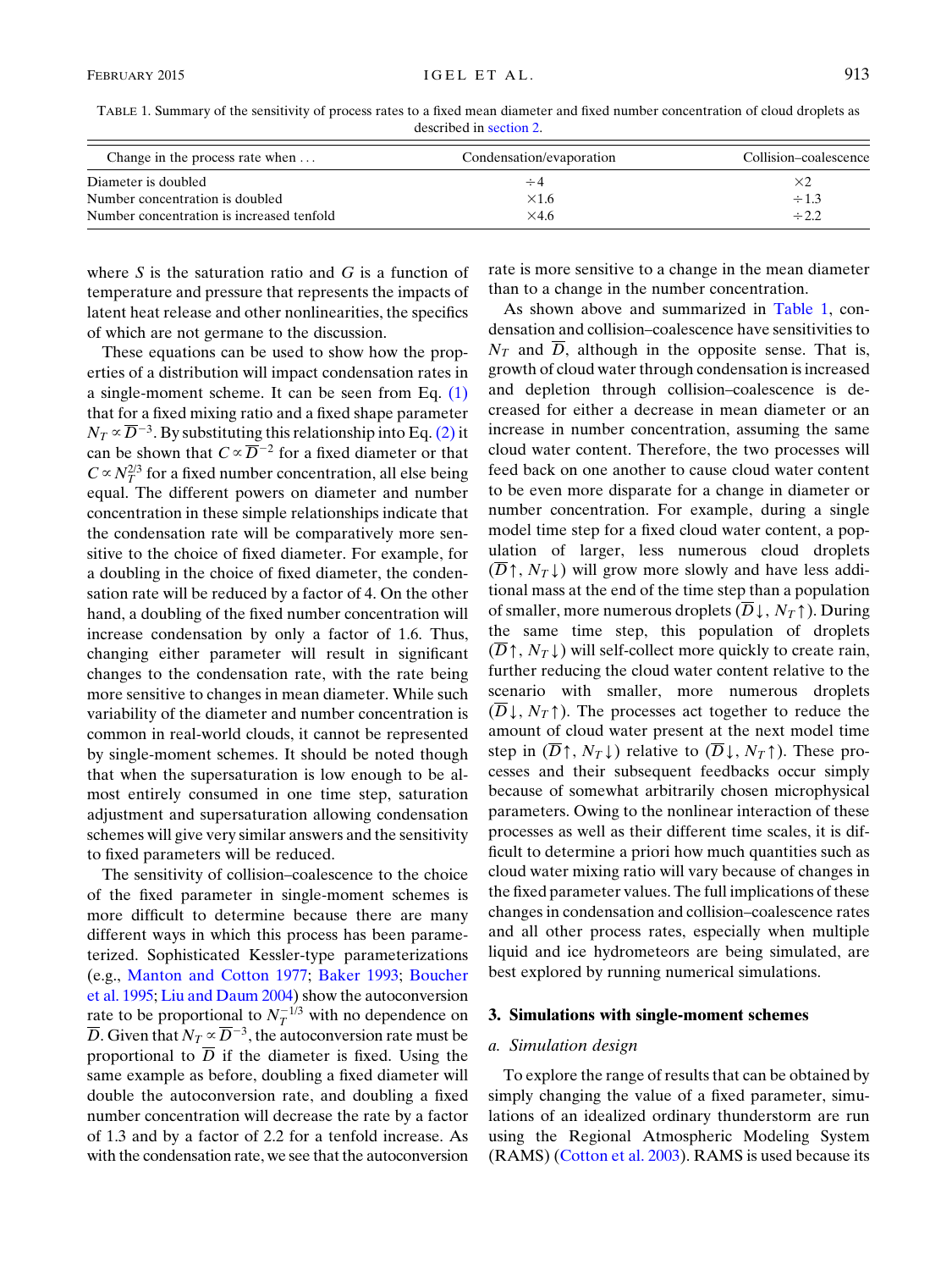<span id="page-4-0"></span>TABLE 2. Summary of the microphysical parameters used in the idealized thunderstorm and RCE simulations. The parameter that is fixed is indicated with a "D" for mean diameter, "N" for number concentration, or "P" if it is predicted (i.e., the double-moment scheme is being used). The unit for the cloud diameter is micrometers; all other diameters are given in millimeters. The number concentration is given in number per milligram and is italicized as a reminder that it is not a diameter. Note that the aerosol number concentration is a prognostic variable and that the value given is the initial concentration at the surface. Values that are not the default values are boldface. Values for SM\_AVG are the mass-weighted average values for the restart time in DM\_A100. See the text for further details.

|                                    | Cloud      | $N_{\text{drizable}}$ | $D_{\text{rain}}$ | $D_{\text{snow}}$ | $D_{\text{aggr}}$ | $D_{\text{graupel}}$ | $D_{\text{hail}}$ | $N_{\text{aerosol}}$ |
|------------------------------------|------------|-----------------------|-------------------|-------------------|-------------------|----------------------|-------------------|----------------------|
| Idealized thunderstorm simulations |            |                       |                   |                   |                   |                      |                   |                      |
| D5                                 | $D - 5$    | 0.1                   |                   |                   |                   |                      |                   |                      |
| D25                                | $D - 25$   | 0.1                   |                   |                   |                   |                      |                   |                      |
| N <sub>100</sub>                   | $N - 100$  | 0.1                   |                   |                   |                   |                      |                   |                      |
| N <sub>1000</sub>                  | $N - 1000$ | 0.1                   |                   |                   |                   |                      |                   |                      |
| D <sub>25</sub> RD <sub>0.3</sub>  | $D - 25$   | 0.1                   | 0.3               |                   |                   |                      |                   |                      |
| <b>RCE</b> simulations             |            |                       |                   |                   |                   |                      |                   |                      |
| SM_DEF                             | $N - 300$  | 0.1                   |                   |                   |                   |                      |                   |                      |
| SM_AVG                             | $N - 40$   | 0.2                   | 0.2               | 0.3               | 0.9               | 0.7                  |                   |                      |
| <b>DM A100</b>                     | D          | D                     | D                 | D                 | P                 | D                    | D                 | <i>100</i>           |
| <b>DM A1000</b>                    | D          | D                     | D                 | P                 | P                 | D                    | D                 | 1000                 |

double-moment microphysics scheme [\(Meyers et al.](#page-13-5) [1997\)](#page-13-5) can be run in a single-moment mode with either a fixed diameter or fixed number concentration. This capability allows for the exploration of the sensitivities of a simulation to either parameter. Many of the more recent advances to the RAMS double-moment scheme, such as its bin-emulating features and the second cloud mode [\(Saleeby and Cotton 2004,](#page-14-18) [2008](#page-14-19); [Saleeby and van](#page-14-20) [den Heever 2013](#page-14-20)), were not used in order to keep the physics between the two schemes as similar as possible.

Four simulations of the idealized ordinary thunderstorm are performed: two with a fixed mean cloud droplet diameter and two with a fixed cloud droplet number concentration. The other species (rain, snow, aggregates, graupel, and hail) each have a fixed mean diameter and thus are also run in single-moment mode. The settings for the fixed parameters in each simulation are summarized in [Table 2](#page-4-0). Pristine ice is run in doublemoment mode in all simulations since the singlemoment option has been deprecated in RAMS. All species have a fixed distribution shape parameter of 2. Though only the cloud droplet properties are being varied in these experiments, it is expected that there will be changes to both the warm and ice phases of the storm as a result since ice is often nucleated from and can grow through the collection of supercooled cloud droplets. Both phases will therefore be examined here.

The values chosen for the fixed cloud droplet parameters in these sensitivity tests are meant to be representative of lower and upper limits of values typically used in previous studies. However, determining these limits is sometimes difficult as these values are frequently not reported in the literature. For the mean cloud droplet diameter, 5 and  $25 \mu m$  are chosen (referred to as D5 and D25, respectively), and for number concentration, 100 and 1000 mg<sup> $^{-1}$ </sup> are selected (referred to as N100 and N1000, respectively). These values represent a reasonable range for the parameters based on observations [\(Pruppacher and Klett 2010](#page-14-22), 10–30).

To simulate an isolated, deep convective storm, the convective sounding of [Weisman and Klemp \(1982\)](#page-15-2) is used to initialize the domain homogeneously horizontally. The horizontal wind is set to zero to simulate an ordinary thunderstorm rather than a supercell. The model domain is  $200 \times 200 \text{ km}^2$  in area with a 1-km horizontal grid spacing. We use 40 levels in the vertical dimension with a grid spacing of 100 m at the surface being stretched to 1000 m aloft with the model top at  $23.3 \text{ km}$ . The model time step was 5s. A  $2\text{-}K$  warm, square bubble,  $20 \times 20 \text{ km}^2$  and 3 km deep, was used to initiate the convection.

#### b. Cloud processes

Time series of cloud water growth (net condensation) and loss (autoconversion, accretion, riming) processes are shown in [Fig. 1a](#page-5-0) along with the domain-average cloud water path  $(Fig. 1b)$  $(Fig. 1b)$ . From these figures, it is clear that changing the cloud droplet properties has an immediate impact on the condensation and collision– coalescence rates that lead to changes in the total cloud water content. As expected from the theory discussed above in [section 2](#page-2-0), a smaller cloud droplet diameter (D5) leads to initially higher condensation rates and lower collision–coalescence rates, resulting in a cloud water path that is about 6 times larger than that for D25. Also as expected, N1000 initially has a condensation rate about 3% higher than N100, though the absolute difference is small and cannot be seen in [Fig. 1a](#page-5-0) (N100, N1000). The collision–coalescence rate in N100 initially increases relative to N1000 as predicted by the theory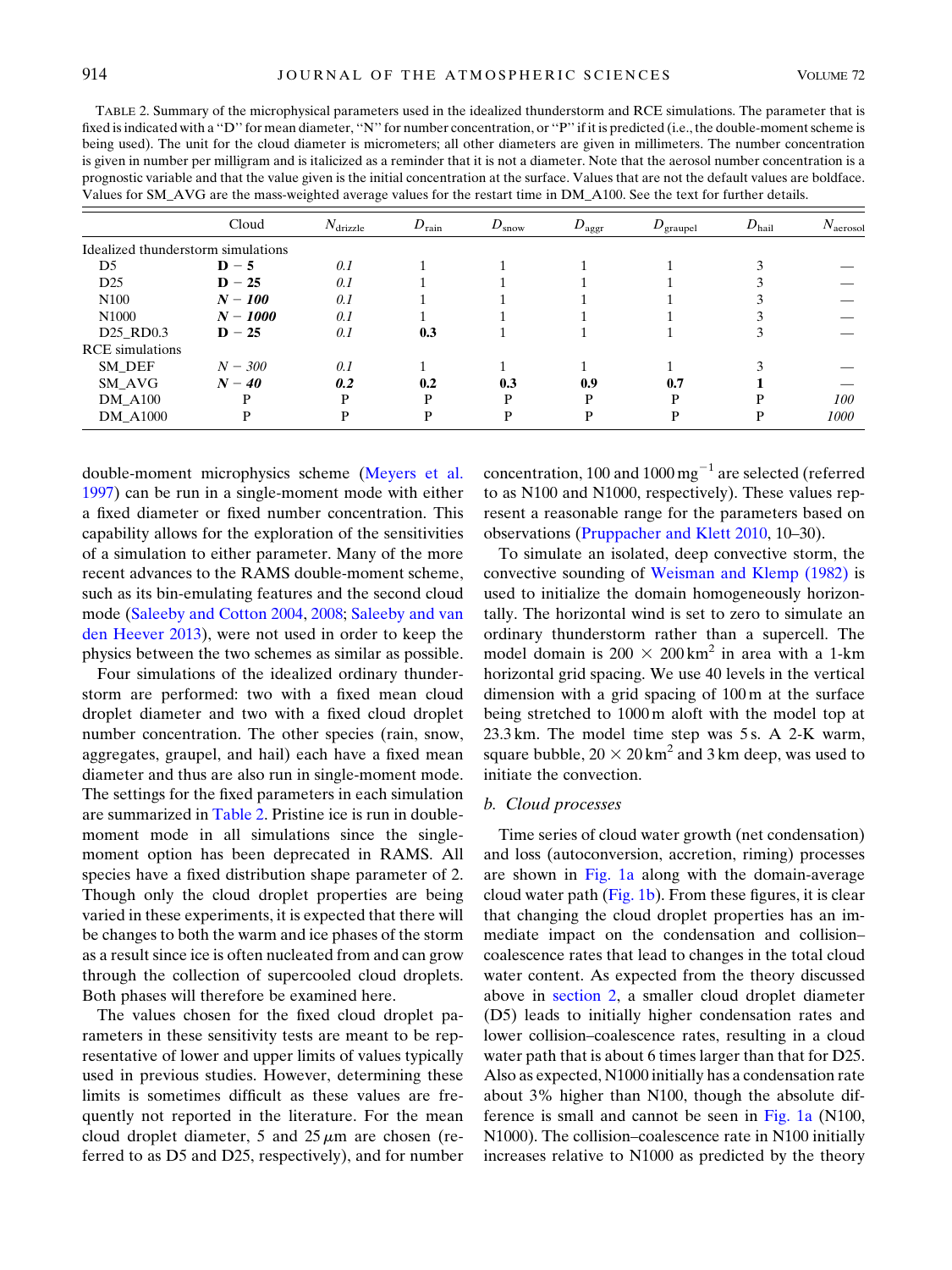<span id="page-5-0"></span>

FIG. 1. Time series of domain-mean quantities. (a) Vertically integrated net condensation rate and loss rate of cloud water through autoconversion, accretion, and riming; (b) cloud water path; (c) accumulated precipitation; and (d) vertically integrated convective mass flux (see text for details). The red dotted lines in (b)–(d) correspond to the right axes and show the percentage increase of the maximum value among all five simulations relative to the minimum value among all five simulations as a function of time.

presented in [section 2](#page-2-0). Overall, these changes in process rates result in the cloud water path being highest for D5 and lowest for D25 and cause the initial trends in precipitation  $(Fig, 1c)$  to follow those of collision– coalescence.

For the most part, the initial changes in process rates are half as large or less than were predicted by theory (see [section 2\)](#page-2-0), probably because the assumption of fixed cloud water content is no longer valid. For example, while for the same cloud water content fewer but larger cloud droplets will collect more quickly to form rain and lead to less cloud water at the next time step, having less cloud water at the next time step will slow the collision–coalescence process. Therefore, because the cloud water content is now different, the difference in rate between the two scenarios will be less at the next time step than it was at the first time step.

The trends in convective mass flux  $(Fig. 1d)$  $(Fig. 1d)$ , defined as the mass flux at points with vertical velocity greater than  $1 \text{ m s}^{-1}$ , are in keeping with those for the condensation rate. Simulation D5 has a convective mass flux more similar to the constant number concentration cases, in part because so much of its cloud water is lofted above the freezing level where it causes increases in ice production and latent heating in the mixed-phase region (not shown). Simulation D25 has about  $\frac{1}{2}$  as much convective mass flux as the other three simulations during the first 40 min. The mass flux, and presumably the updraft speed, is reduced in D25 because of the relatively low condensational latent heating [\(Fig. 1a](#page-5-0)) and therefore reduced buoyancy. These changes in convective mass flux alter the morphology of the cloud and have implications for the subsequent development of the simulated storm.

After the initial 30–40 min, the microphysical feedbacks to the dynamics begin to dominate the differences between the simulations. It is emphasized that the purpose of this study is not to determine the pathways for these feedbacks but, rather, only to demonstrate that they exist and that they lead to uncertainties in the simulation results. The D25 case, though it had the least convective mass flux initially, sustains the mass flux during the middle period of the simulation and ultimately produces the most mass flux at the end of the simulation when secondary convection begins to develop. This fundamental change in the evolution of convection is reflected in the precipitation, cloud mixing ratio, and cloud process fields ([Figs. 1a–c](#page-5-0)). The other three simulations appear to plateau to some degree in these fields whereas D25 continues to increase steadily. Ultimately, D25 produces greater than or in excess of 3 times more precipitation than its D5 counterpart. This is a significant increase considering that the only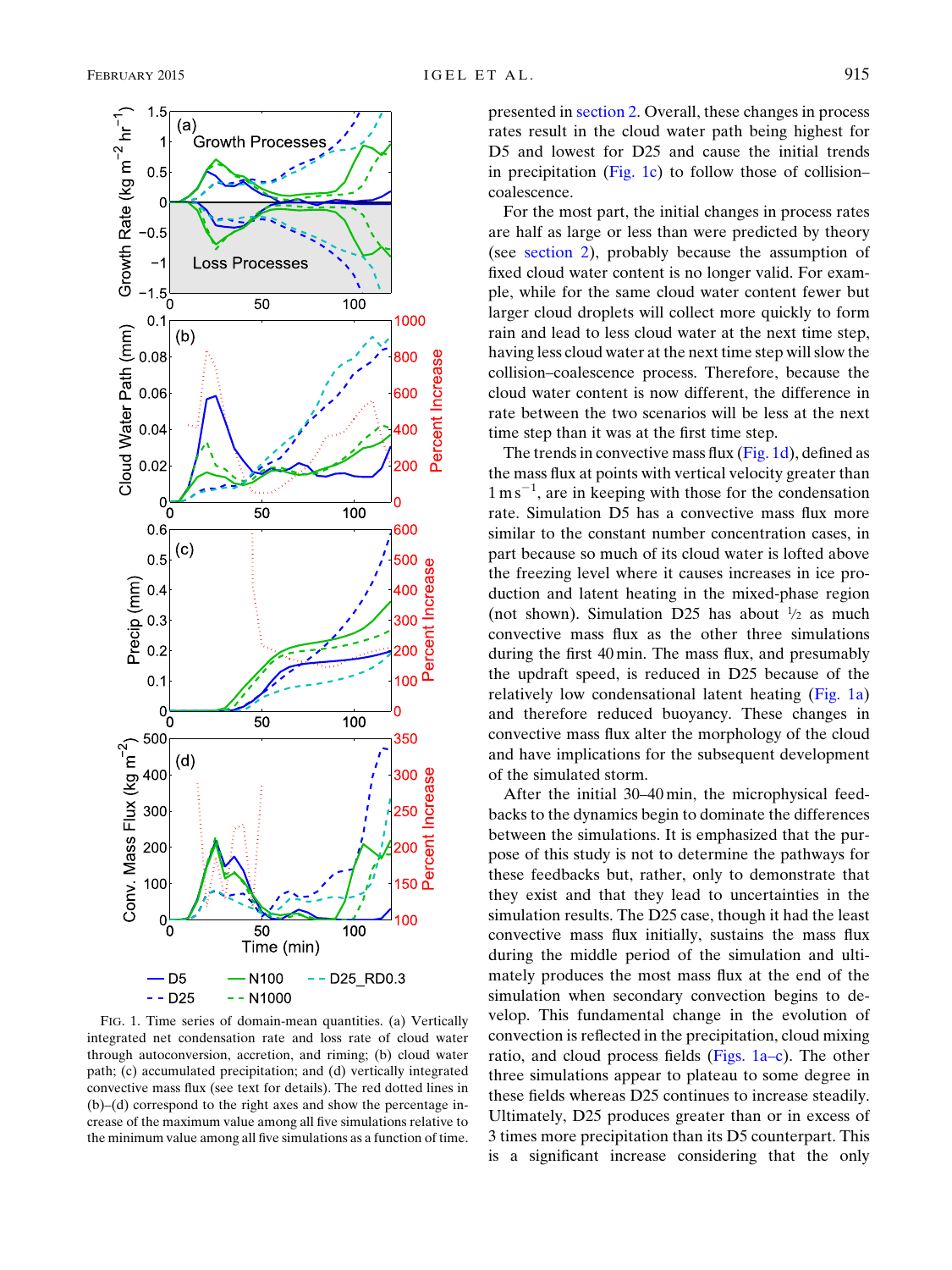difference in the setup of the two simulations is the mean size of the cloud droplets.

The sensitivity of these simulations to raindrop size is also briefly explored. The initial four simulations all had a fixed mean raindrop size of 1 mm. Based on a doublemoment simulation of this same storm (not shown), 1 mm is a representative mean diameter for raindrops near the surface, but it is large for raindrops in rain formation regions. A fifth simulation (D25\_RD0.3) again uses a fixed cloud droplet size of  $25 \mu m$  but reduces the mean raindrop diameter to 0.3 mm. In terms of cloud process rates, cloud water path, and convective mass flux, D25 and D25\_RD0.3 are more similar to each other than to any other simulation [\(Figs. 1a, 1b, and 1d](#page-5-0)). Nonetheless, convective mass flux during the second half of the two simulations becomes increasingly different, and the final precipitation produced in D25\_RD0.3 is significantly reduced ([Fig. 1c](#page-5-0)), in part because of greater rain evaporation caused by small raindrops that evaporate more readily (not shown).

# c. Other thermodynamic and radiative impacts

The atmosphere is a complex system and, not surprisingly, these changes in cloud properties and dynamics impact many other aspects of this system. Changes to the precipitation amount and evaporation rates below cloud base lead to an average reduction in surface temperature of about 0.5 K between the warmest (D5) and coolest (D25\_RD0.3) simulations within the cold pool, where the cold pool is defined as all surface points with temperature less than the base-state surface temperature. In terms of forecasting daily temperature this may not be important, but it could be very important for cold-pool dynamics and subsequent convective development [\(Tompkins 2001\)](#page-14-23). A number of other studies have also shown sensitivity of the cold-pool strength to choices in microphysical parameters (e.g., [van den](#page-14-0) [Heever and Cotton 2004](#page-14-0); [Dawson et al. 2010;](#page-12-4) [Adams-](#page-12-0)[Selin et al. 2013\)](#page-12-0).

Upper-level tropospheric moisture is important as a chemical catalyst in the stratosphere and in its own right as a greenhouse gas. [Figure 2b](#page-6-0) shows that up to 75% more moisture is available in the lower stratosphere in the D5 case, likely because more cloud water was available to be transported to the upper atmosphere to form ice in the anvil that subsequently sublimated. Accurately predicting stratospheric moisture has been shown to be critical to predicting long-term temperature trends of the lower stratosphere ([Thompson et al. 2012](#page-14-24)).

Radiation is another factor that is impacted by changes to the single-moment scheme design. Differences in radiation will be largely driven by changes in cloud area, though total water content, hydrometeor

<span id="page-6-0"></span>

FIG. 2. Time series of (a) average cold-pool surface temperature perturbation relative to the initial environmental temperature, (b) water vapor mixing ratio averaged over a  $10000 \text{ km}^2$  area centered around the storm at the first model level above the tropopause (13.3 km), (c) cloud area, (d) fraction of incoming shortwave radiation reflected in cloudy columns, and (e) top-of-atmosphere outgoing longwave radiation in cloudy columns. A cloudy column in (c)–(e) is defined as a column with condensate mixing ratio at any level greater than 0.01 g  $kg^{-1}$ . Red dotted lines are as in [Fig. 1](#page-5-0).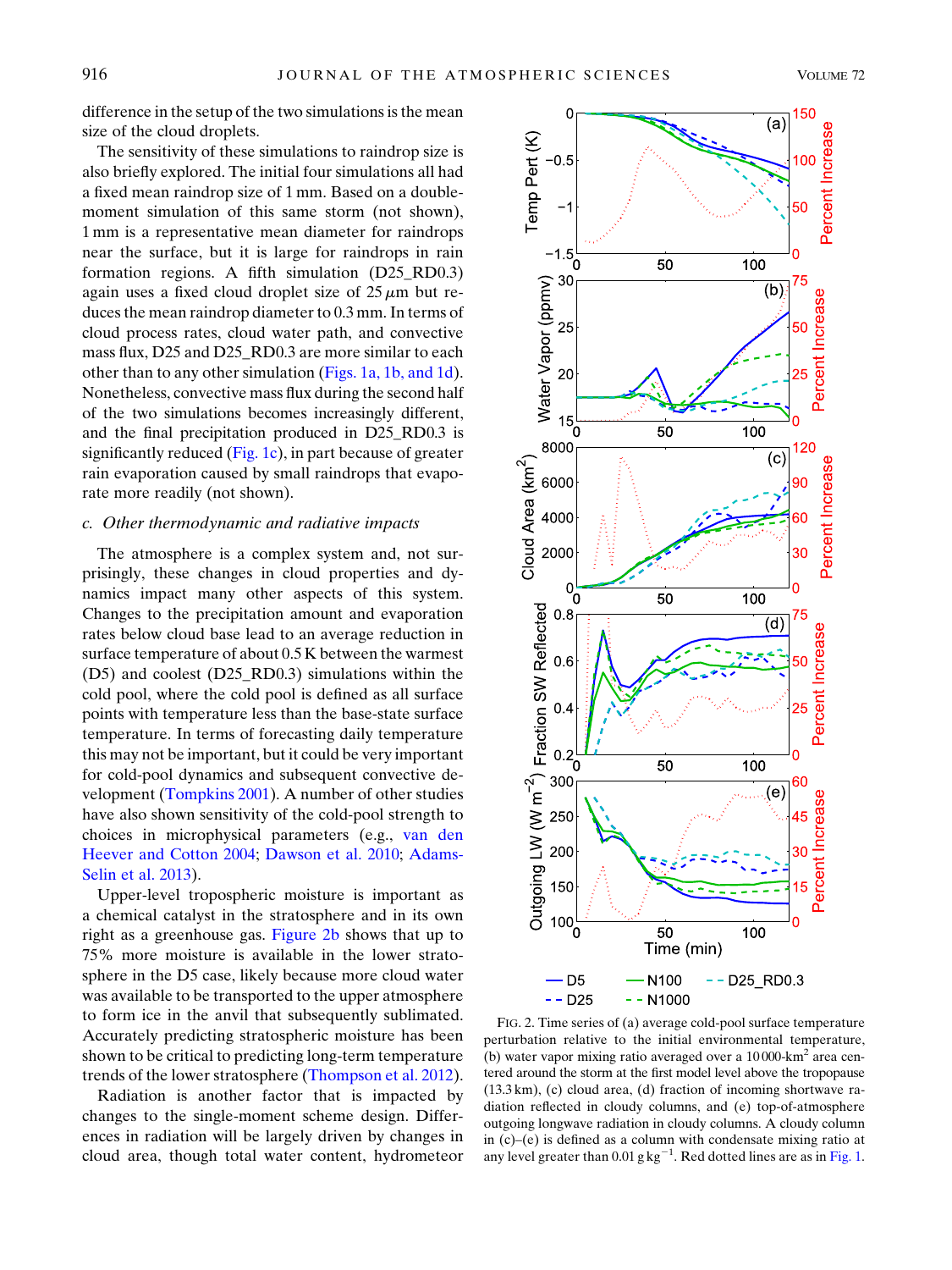phase, and other hydrometeor properties will also play a role. Cloud area, reflected shortwave fraction, and outgoing longwave radiation are shown in [Figs. 2c–e.](#page-6-0) A column is defined to be cloudy if one or more grid boxes have a hydrometeor mixing ratio greater than  $0.01$  g kg $^{-1}$ . The radiative quantities have been averaged over cloudy columns; therefore, differences in these quantities between simulations do not account for changes in cloud area. The reflected shortwave radiation is consistently about 25% higher in D5 compared to D25 and N100 throughout the latter half of the simulations ([Fig. 2c](#page-6-0)) owing to smaller cloud and ice particles. In terms of outgoing longwave radiation, the anvil in D25\_RD0.3 emits about 45% more longwave radiation than D5 [\(Fig. 2d](#page-6-0)), which is in part due to D25\_RD0.3 having a lower cloud-top height (not shown). These changes in radiation have implications for the radiative balance of the earth as simulated by cloud-resolving models (particularly when they are used for radiative–convective equilibrium simulations) and by GCMs and present yet another reason why moving away from single-moment schemes to double-moment schemes should be considered. To put one of these values in context, the 45% increase in emitted longwave radiation in D25\_RD0.3 compared to D5 would be on par with the magnitude of the largest deep convective cloud–climate feedback predicted by climate models ([Zelinka and Hartmann](#page-15-3) [2010\)](#page-15-3).

## <span id="page-7-0"></span>4. Single- versus double-moment schemes

#### a. Simulation design

It could be argued that perhaps the simulations discussed in the previous section would not show such large differences if they were run for a longer period or over a larger domain. Furthermore, perhaps a similar range in sensitivity could be obtained by varying the aerosol concentration (which is arguably the primary control on the cloud droplet number concentration) in a doublemoment simulation. To test some of these possibilities, results from large-domain and long-time RCE RAMS simulations are now presented.

These simulations were conducted at cloud-resolving grid scale (1 km) on a large domain (3000  $\times$  200) with doubly periodic lateral boundary conditions and 65 vertical levels. The model top extends to 25-km altitude. This narrow grid setup has proven useful in the past to allow for large-scale flows while minimizing computational cost ([Tompkins 2001](#page-14-23); [Posselt et al. 2008\)](#page-14-25). The simulation is run for 70 days. The final 10 days will be used for analysis. As in [van den Heever et al. \(2011\)](#page-14-26), the 0000 UTC 5 December 1992 tropical sounding from the Tropical Ocean Global Atmosphere Coupled Ocean– Atmosphere Response Experiment (TOGA COARE) was used to initialize the temperature and moisture fields. Convection was induced with small, random perturbations to the potential temperature field. No mean wind was imposed, but a minimum wind speed of  $4 \text{ m s}^{-1}$  was used for the bulk surface flux calculations. A [Smagorinsky \(1963\)–](#page-14-27)type turbulence scheme and the two-stream radiation scheme that is fully interactive with hydrometeors [Harrington \(1997\)](#page-13-26) were used. These simulations are designed to represent the equilibrium state of the tropical atmosphere and contain the full range of tropical cloud types, from shallow, isolated cumulus through to large, deep convective complexes ([van den Heever et al. 2011\)](#page-14-26).

The base simulation is run with the double-moment scheme for 70 days; it is in RCE for approximately the latter half of that time. The base simulation is run with the double-moment microphysics scheme and has a horizontally and vertically homogeneous aerosol concentration of  $100 \text{ cm}^{-3}$ . This base simulation will be referred to as DM\_A100.

DM\_A100 is restarted on day 60 and run for 10 days with the single-moment microphysics scheme (SM\_DEF) rather than the double-moment scheme. The initial mixing ratio of all species is kept the same, but the number concentration and mean diameter all change instantaneously upon restart. This method of restarting DM\_A100 rather than starting a new simulation with the single-moment scheme and running it for 70 days is justified in the [appendix.](#page-11-0) SM\_DEF is run with a fixed cloud droplet number concentration of  $300 \,\text{mg}^{-1}$ . This droplet number concentration is the default value in RAMS; all other parameters are also run with the default values (see [Table 2](#page-4-0)). While the default values may not be the most appropriate values to use, the default values may be a common and typical choice made by users of cloud models, especially those who are not experts in microphysics, regardless of the kind of simulation that they are running. Therefore, we want to explore the consequences of this potentially naïve choice in these RCE simulations.

A second sensitivity test has also been run in which an exponentially decreasing aerosol concentration profile is utilized (DM\_A1000). The profile maximizes at  $1000 \text{ cm}^{-3}$  at the surface and has a scale height of 2 km. The double-moment scheme is used for this test. It is presented to show a possible range of cloud characteristics for a change in aerosol concentration. Given that the increase in aerosol concentration in DM\_A1000 is relatively large, especially for the tropical maritime environment, we would hope that the differences in cloud properties arising through use of the single-moment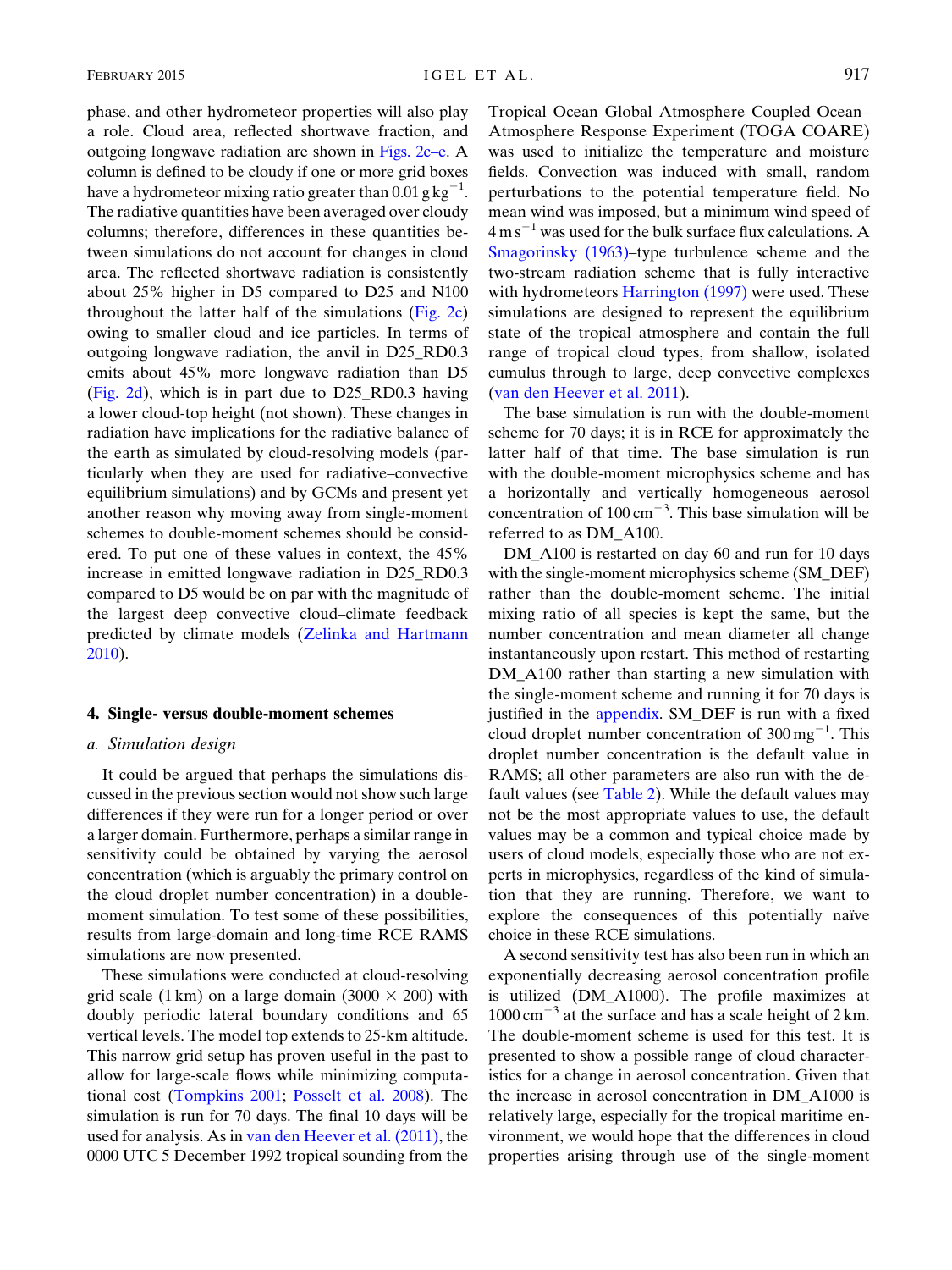<span id="page-8-0"></span>

FIG. 3. Average cloud cover as a function of height in each of the three simulations. The shaded regions indicate one standard deviation in the time mean. FIG. 4. (a) Average rain rate as a function of 1-mm precipitable

scheme would be no larger than those arising from this significant (and physically possible) increase in aerosol concentration.

# b. Bulk cloud and rain properties

Average cloud fraction as a function of height from the three simulations is shown in [Fig. 3](#page-8-0) where the shading indicates one standard deviation in the time mean. At heights greater than 11 km, where anvil clouds associated with deep convection are present, the cloud fraction of the single-moment simulation is comparable to or exceeds those of the two double-moment simulations. Below 11 km, differences in the cloud fraction are larger. Peaks in cloud fraction at 5.5 and 9 km associated with congestus and detrainment at the freezing level ([Johnson et al. 1999](#page-13-27); [Posselt et al. 2008](#page-14-25)) are reduced or not present in SM\_DEF. There is a peak around 2 km in all three simulations that indicates the shallow convective mode; however, in the single-moment simulation this peak is drastically reduced. It is approximately  $\frac{1}{6}$ the magnitude of the corresponding peak in cloud fraction for DM\_A100, and the shaded regions do not overlap. The tropical shallow cloud fraction as measured from CloudSat ([Mace et al. 2009\)](#page-13-28) and CALIPSO ([Medeiros et al. 2010](#page-13-29)) is about 0.15–0.25, which indicates that the double-moment simulations capture the

<span id="page-8-1"></span>

water bins. (b) The ratio of the rain rates shown in (a) for selected pairs of the simulations.

frequency of these clouds more realistically. Additionally, although all of the RCE simulations underestimate the upper-level cloud fraction  $(\sim12\%;$  [Mace et al. 2009](#page-13-28)), only the double-moment simulations correctly simulate more low-cloud fraction than high-cloud fraction.

[Figure 4a](#page-8-1) shows the average rain rate as a function of precipitable water. The ''critical'' precipitable water (PW) value at which rain rates increase rapidly can be used to indicate the transition from shallow to deep convection and is a strong function of mean tropospheric temperature [\(Neelin et al. 2009](#page-14-28)). All of the RCE simulations have a mean tropospheric temperature of 273 K, which, based on observations, corresponds to a critical PW value of 68 mm [\(Neelin et al. 2009\)](#page-14-28). For the two double-moment simulations, this value is about 65 mm, whereas for the single-moment simulation, it is about 60 mm. Again, the double-moment simulations agree more closely with the observations. The difference in these values can be put in context by noting that observations indicate that a decrease of 5 mm in this critical PW value occurs for a  $2^{\circ}$ C decrease in mean tropospheric temperature [\(Neelin et al. 2009](#page-14-28))—a large value in the context of climate considerations. The mean temperature profiles among all the simulations, though, are very similar. This comparison suggests that the shift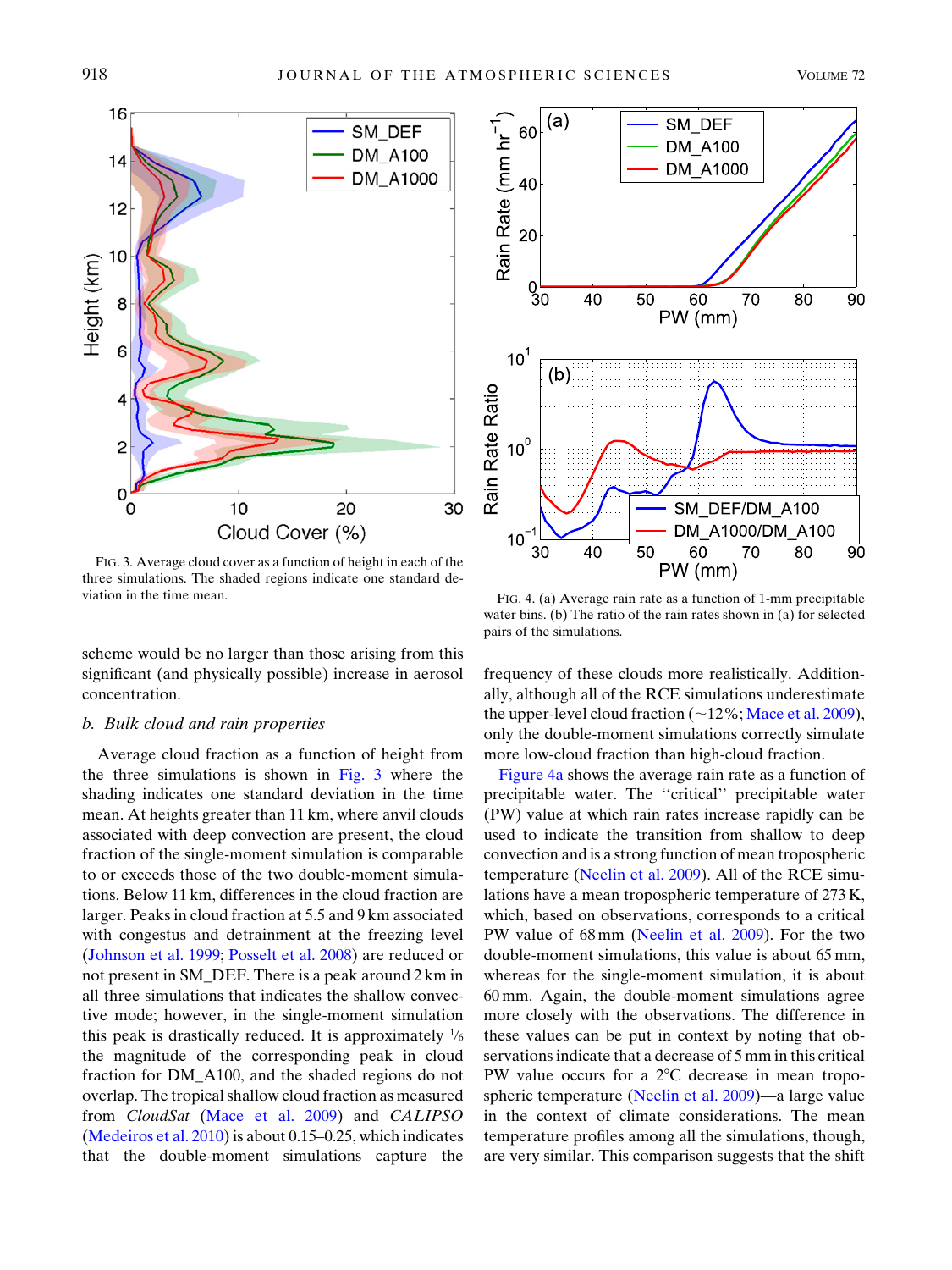<span id="page-9-0"></span>

FIG. 5. Time evolution over the first 120 h of simulation of the average (top) cloud and (bottom) rainwater path (CWP, RWP) in low-PW regions  $( $40 \text{ mm}$ ).$ 

in the critical PW between the single- and doublemoment simulations is large and could have important implications for the proper simulation of the tropical atmosphere.

[Figure 4b](#page-8-1) shows the ratio of the mean rain rate as a function of PW for SM\_DEF and DM\_A1000 to that of DM\_A100. Associated with the reduction in cloud fraction for shallow convection in SM\_DEF is a 70%– 90% reduction in the average rain rate for values of PW less than about 40 mm. This reduction in rain rate is consistently 10%–40% greater than that seen in DM\_A1000. Though much smaller, there is also a greater change in the convective rain rates (PW values greater than about 60–65 mm) in SM\_DEF than in DM\_A1000. These changes to the cloud fraction and rain rate of both deep and shallow convection are noteworthy since they are entirely driven by the differences in the microphysics scheme and because they are larger than changes that can be achieved by a tenfold increase in aerosol concentration in the double-moment scheme.

To investigate the cause of the reduced cloud fraction in SM\_DEF, time series of rain and cloud water path in regions of shallow convection, defined as all points with PW less than 40 mm, are shown in [Fig. 5](#page-9-0). The rain and cloud water paths in SM\_DEF both decrease immediately and never recover. The decrease is even larger than that for DM\_A1000—the simulation that was expected to be an approximate limit for the magnitude of cloud property changes. [Figure 5](#page-9-0) suggests that the large changes in cloud fraction [\(Fig. 3](#page-8-0)) and rain rate [\(Fig. 4](#page-8-1)) in SM\_DEF are due to fast changes in the microphysics and are not due to a slow adjustment to a new radiative– convective equilibrium state.

The average cloud droplet number concentration in shallow clouds in DM\_A100 is about  $30 \text{ cm}^{-3}$  [\(Fig. 6a\)](#page-10-0), which is much lower than the fixed cloud droplet concentration of  $300 \text{ cm}^{-3}$  in SM\_DEF. Given that both

simulations begin with the same cloud water content, cloud droplets in SM\_DEF are immediately made to be about <sup>1</sup> /<sup>5</sup> the size of those in DM\_A100. Conversely, the average raindrop diameter is 0.2–0.5 mm for shallow cumuli [\(Fig. 6b](#page-10-0)), which is much lower than the fixed raindrop diameter of 1 mm. These comparisons indicate that cloud droplets are much smaller in SM\_DEF and lead to reduced collision–coalescence and rain production. With less rain, and with much larger raindrops that evaporate more slowly, evaporatively generated cold pools likely diminish in strength and number, thus making new convection more difficult to initiate in SM\_DEF.

## c. Representative parameters

These results suggest that more care should be taken in choosing the fixed parameters in a single-moment scheme. Perhaps the cloud characteristics in SM\_DEF and DM\_A100 would be more similar if the fixed parameter values in SM\_DEF were more representative of the values in DM\_A100. To test this idea, a second single-moment sensitivity simulation was started in the same way as SM\_DEF, but in which the fixed parameter values were taken as the mass-weighted averages of number concentration or diameter of each hydrometeor species from DM\_A100 at the time of the model restart. These values are listed in [Table 2](#page-4-0) and the simulation is referred to as SM\_AVG. [Table 2](#page-4-0) shows that some of the parameter values in SM\_DEF, such as aggregate diameter, are in fact quite close to the averages in DM\_A100 that are used for SM\_AVG. However, parameters such as the cloud droplet number concentration and raindrop diameter used in SM\_DEF are not appropriate for representing these microphysical characteristics in DM\_A100.

SM\_AVG developed a low-level downdraft associated with one of the deep convective storms with a speed of  $-18 \text{ m s}^{-1}$  after just over 6 h of simulation that was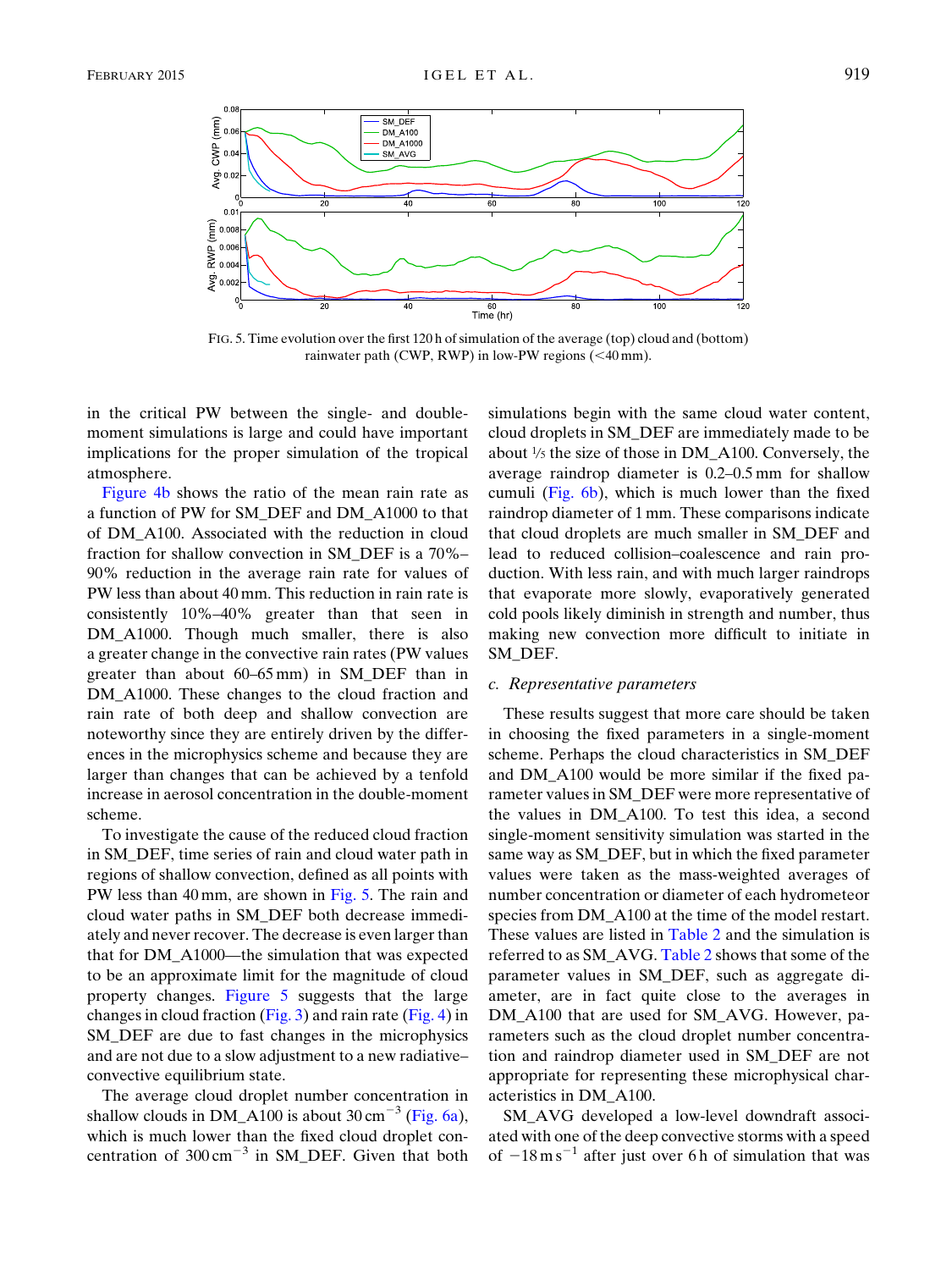<span id="page-10-0"></span>

FIG. 6. Colored lines: (a) cloud droplet concentration averaged over cloudy points and (b) mass-weighted raindrop diameter averaged over rainy points in DM\_A100. Cloudy and rainy points defined as having a mixing ratio greater than 0.01 g kg<sup>-1</sup>. Shallow cumulus identified as regions with precipitable water less than 40 mm, deep convection identified as regions with precipitable water greater than 60 mm. Updrafts (downdrafts) defined to be points with vertical velocity greater than  $0.5$  m s<sup>-1</sup> (less than  $-0.5$  m s<sup>-1</sup>). Black lines: fixed values of each parameter in the two single-moment simulations.

incompatible with the vertical grid spacing. Nonetheless, since the largest changes in SM\_DEF occurred in the first 6h, we can learn from this simulation. The rainwater content in this downdraft was high compared to values found at any time in DM\_A100 (not shown). This suggests that rainwater is being created too quickly in regions of deep convection. While the cloud droplet number concentration is  $40 \text{ cm}^{-3}$  in SM\_AVG, the average cloud droplet number concentration in deep convective updrafts in DM\_A100 is approximately 75–  $100 \text{ cm}^{-3}$  ([Fig. 6a](#page-10-0)). Assuming that the cloud water contents are similar, this difference in number concentration implies that the cloud droplets in SM\_AVG are too large compared to DM\_A100 in these updrafts and may be causing too-efficient conversion of cloud water to rain. Furthermore, average raindrop sizes increase rapidly in the low-level downdrafts [\(Fig. 6b](#page-10-0)) as the smallest drops are evaporated in DM\_A100, though this change in size is counteracted somewhat by the rain breakup process that begins when drops reach 0.6 mm in diameter. These effects are not captured in single-moment simulations. Therefore, the average raindrop size at low levels (where the large downdraft occurred) in SM\_AVG is too small, thus enhancing evaporation and downdraft generation relative to DM\_A100.

Even in the regions of shallow cumulus, SM\_AVG does not appear to have improved the representation of clouds. The cloud water path decreases at about the same rate as in SM\_DEF [\(Fig. 5a\)](#page-9-0). Rain water in SM\_AVG does not decrease as quickly [\(Fig. 5b\)](#page-9-0). However, as in the

regions of deep convection, the average raindrop size is too small at low levels compared to DM\_A100 ([Fig. 6b\)](#page-10-0) and therefore the rain evaporation process would likely not be well represented. These results suggest that the natural variability in microphysical properties of hydrometeors within all tropical cloud types can be better simulated by double-moment schemes than singlemoment schemes.

# 5. Conclusions

Single-moment microphysics schemes run faster but by design predict fewer properties of hydrometeor distributions than double-moment microphysics schemes. It has been shown here through theoretical arguments and simple numerical experiments that the assumptions made in single-moment schemes lead to a large degree of inherent uncertainty in simulations of convective clouds. For example, in a single-moment scheme with a fixed mean cloud droplet diameter, basic microphysical equations indicate that doubling of the diameter can decrease condensation rates by a factor of 4 while increasing autoconversion rates by a factor of 2. Simulations of a deep convective cell using the RAMS singlemoment scheme confirm that the microphysical rates are highly sensitive to the choice of parameter to fix and its value. Unlike most other single-moment schemes, RAMS allows the diameter of hydrometeors to be fixed rather than the number concentration or the intercept parameter. The results show that the simulations are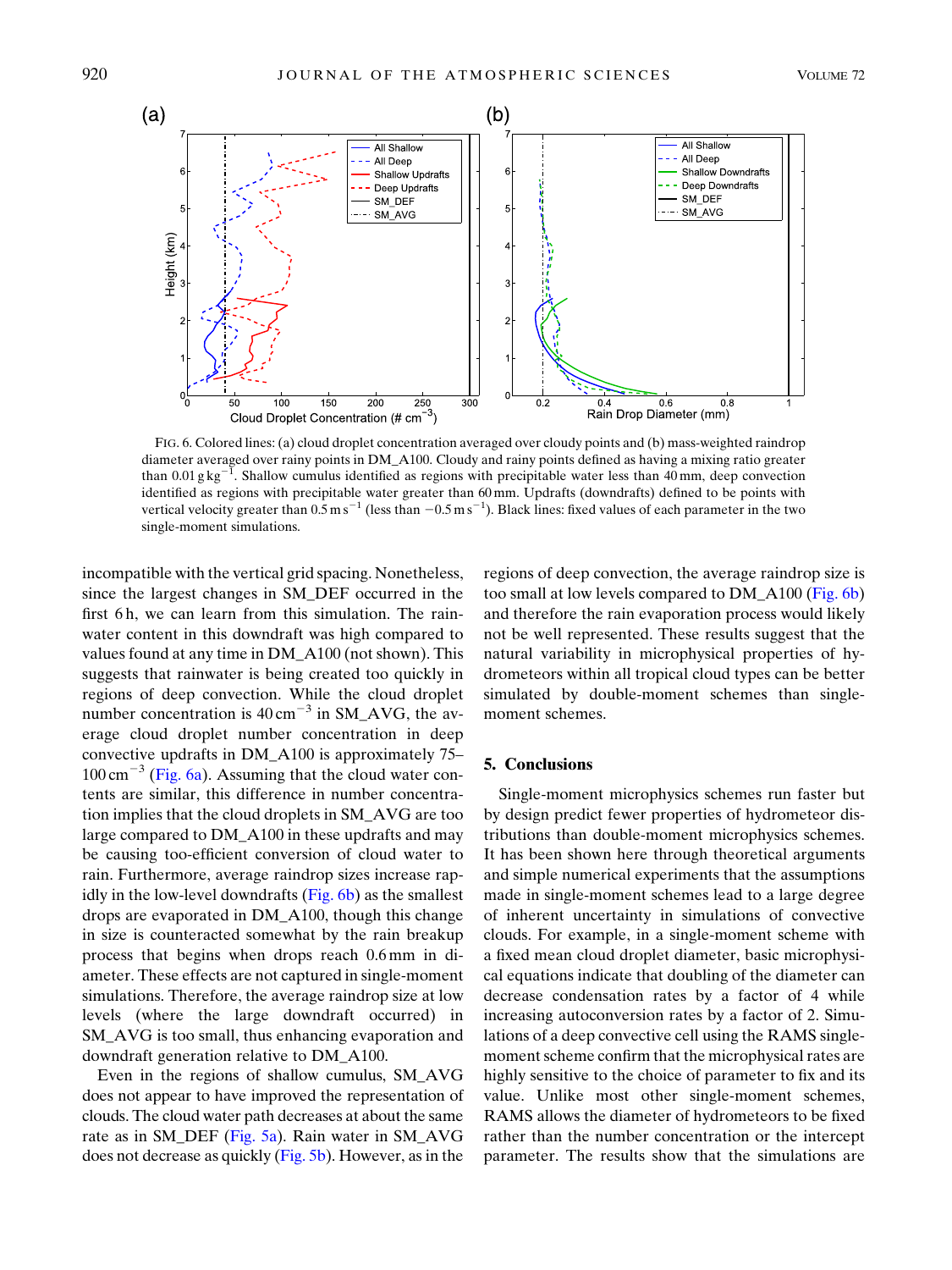indeed more sensitive to a change in the fixed mean diameter than to the fixed number concentration as predicted by the simple theoretical arguments. This finding may lend support to the choice of a fixed number concentration rather than a fixed mean diameter in single-moment schemes.

The changes in the microphysical rates seen in the idealized thunderstorm simulations feed back to other fields in the simulations. Accumulated precipitation showed up to a 200% increase as a result of observationally based parameter choices in the single-moment scheme. Convective mass flux, surface temperature, short- and longwave radiation, and upper-level moisture are all also sensitive to the fixed parameters of a singlemoment scheme. The variability in the radiative fluxes is found to be of similar magnitude to those associated with cloud feedbacks predicted by climate models [\(Zelinka and Hartmann 2010](#page-15-3)).

In addition to simulations employing single-moment schemes being sensitive to the choice of parameters and values, they struggle to capture the observed bulk features of tropical clouds such as cloud fraction and rain rate in radiative–convective equilibrium simulations, whereas double-moment schemes, at least the doublemoment scheme in RAMS, are more successful with these tasks. Even when every effort is made to choose fixed values in a single-moment scheme that are representative of the system being simulated, our results show that unintended feedbacks can arise owing to the inherently large variability of hydrometeor distribution properties within cloud systems. Similar conclusions have been drawn in studies of squall-line convection, which have found that single-moment schemes cannot simultaneously capture the microphysical properties of the leading line and the trailing stratiform cloud ([Morrison et al. 2009](#page-13-13); [Van Weverberg et al. 2012;](#page-14-10) [Baba and Takahashi 2014\)](#page-12-3). Last, although our RCE simulations are idealized, the results suggest that double-moment schemes better represent tropical clouds than single-moment schemes when compared with observations.

The focus in this study has been primarily on the warm phase. To confirm further that double-moment schemes outperform single-moment schemes, more detailed analysis of the ice phase should be done in a future study. In addition, though not explored in this study, it is recognized that single-moment schemes with parameters diagnosed from environmental conditions may mitigate some of the issues with more traditional single-moment schemes [\(Roh and Satoh 2014\)](#page-14-29), such as the one used in this study. Last, as discussed in the introduction, while double-moment schemes eliminate some of the assumptions required in single-moment schemes, they do introduce new assumptions that in some cases do not result in any improvement to simulations (e.g., [Van](#page-14-9) [Weverberg et al. 2014](#page-14-9)). Nonetheless, it seems that double-moment schemes should be able to represent simultaneously better the characteristics of multiple cloud types in a single simulation even if a singlemoment scheme can predict the characteristics of any one cloud type as well or better.

It is acknowledged that the use of single-moment schemes may sometimes be desirable in order to understand specific feedback processes, to constrain intentionally the model for various experiments, in simple model frameworks in which the equations are oversimplified intentionally for specific purposes or in verylong-time simulations such as those used for climate predictions. However, if one of those situations is not the case, it is argued based on our results and those of others ([Reisner et al. 1998](#page-14-12); [Swann 1998](#page-14-11); [Luo et al. 2008;](#page-13-17) [Morrison et al. 2009](#page-13-13); [Dawson et al. 2010](#page-12-4); [Milbrandt](#page-13-18) [et al. 2010;](#page-13-18) [Lee and Donner 2011](#page-13-15); [Jung et al. 2012;](#page-13-14) [Molthan and Colle 2012](#page-13-19); [Van Weverberg et al. 2012;](#page-14-10) [Baba and Takahashi 2014](#page-12-3); [Jin et al. 2014\)](#page-13-16) that the improvement in the representation of clouds and cloud feedbacks gained by use of a double-moment scheme (or other added complexity schemes such as triple-moment or spectral bin schemes) is well worth the extra expense in computational time and should be strongly considered in all but the lengthiest simulations where realistic reproduction of the atmosphere is desired.

Acknowledgments. The authors thank Emily Parker for her assistance in the analysis of the thunderstorm simulations and acknowledge the support given to her by the Center for Multiscale Modeling of Atmospheric Processes Undergraduate Research Opportunities program. The authors also thank the three anonymous reviewers for their constructive comments that led to improvements to this paper. This material is based upon work supported by the National Science Foundation Graduate Research Fellowship Program under Grant DGE-1321845. This work was also supported by NASA Headquarters under the NASA Earth and Space Science Fellowship Program Grant NNX 13AN66H and NASA Grant NNX 13AQ33G.

## APPENDIX

# Justification of Model Restart

<span id="page-11-0"></span>It could be argued that the method of restarting a simulation with a different microphysics scheme as was done here is too strong a "shock" to the model and that differences between the original and restarted simulations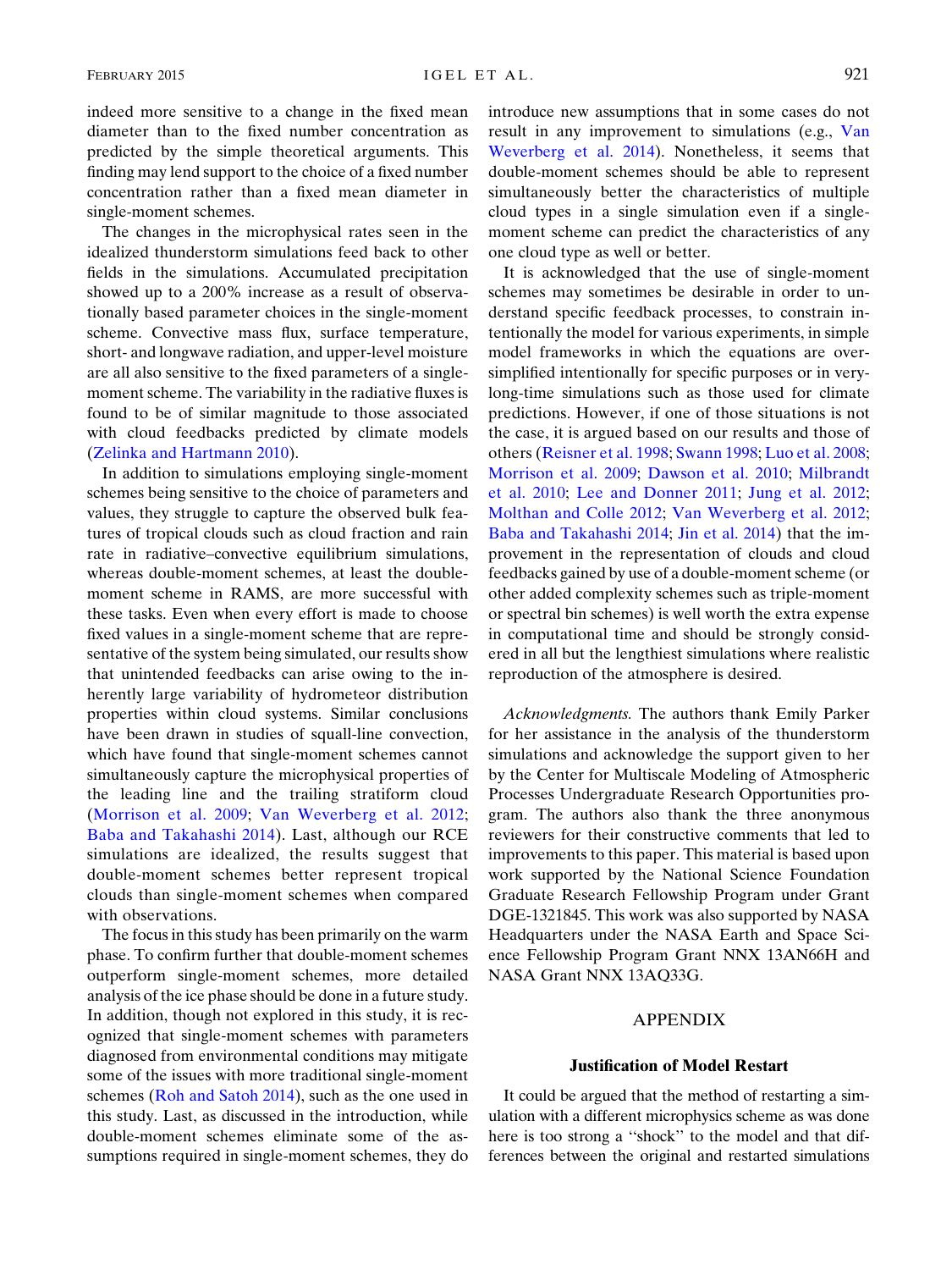<span id="page-12-9"></span>

FIG. A1. As in (a) [Fig. 3](#page-8-0) and (b) [Fig. 4,](#page-8-1) but for DM\_A100 and DM\_restart. The values for DM\_restart are averaged over the first 48 h of the simulation.

are a result of this shock. To test if this is the case, SM\_DEF is restarted from its fifth simulation hour with the double-moment scheme turned back on (DM\_restart) and run for 5 days. Such a restart does not produce a shock to the model because the initial hydrometeor mixing ratios and number concentrations are identical to those in SM\_DEF. If the shock is the primary cause of the rapid changes, then DM\_restart, which has no shock, should continue to behave like SM\_DEF. If the shock is not the primary cause of the rapid changes in cloud properties, then DM\_restart should also rapidly return to a state similar to DM\_A100.

Rapid changes to the cloud and rain properties are in fact seen in DM\_restart. The cloud fraction and rain rate values become similar to those seen in [Figs. 3](#page-8-0) and  $4$  within 2 days ([Fig. A1](#page-12-9)) with the most rapid increases occurring within the first 10 h of the simulation. [Over the next 3 days, the low-cloud fraction increases be-yond the average seen in [Fig. A1a](#page-12-9) and then decreases again (not shown). While the average over this 3-day period is higher than that seen in [Fig. A1a,](#page-12-9) it is believed that the simulation would eventually return to the average value. Such large fluctuations are not seen in SM\_DEF and thus are not of concern for the validity of the results arising from that simulation.] This result strongly suggests these RCE simulations respond very quickly to changes to the microphysics scheme. Furthermore, the cloud fraction in SM\_DEF is very similar to the cloud fraction presented by [Posselt et al. \(2008\)](#page-14-25) as part of a similar RCE modeling study utilizing a single-moment scheme (their Fig. 2b). While the responses seen in SM\_DEF within the first hour are likely a result of the model shock, it is unlikely that the long-term responses are also a result of the model shock. Rather, they are physical changes

that could be expected to persist if the model were run for additional days or if the simulation had been started at time zero.

#### REFERENCES

- <span id="page-12-0"></span>Adams-Selin, R. D., S. C. van den Heever, and R. H. Johnson, 2013: Impact of graupel parameterization schemes on idealized bow echo simulations. Mon. Wea. Rev., 141, 1241–1262, doi[:10.1175/MWR-D-12-00064.1](http://dx.doi.org/10.1175/MWR-D-12-00064.1).
- <span id="page-12-3"></span>Baba, Y., and K. Takahashi, 2014: Dependency of stratiform precipitation on a two-moment cloud microphysical scheme in mid-latitude squall line. Atmos. Res., 138, 394–413, doi[:10.1016/j.atmosres.2013.12.009.](http://dx.doi.org/10.1016/j.atmosres.2013.12.009)
- <span id="page-12-6"></span>Baker, M. B., 1993: Variability in concentrations of cloud condensation nuclei in the marine cloud-topped boundary layer. Tellus, 45B, 458–472, doi:[10.1034/j.1600-0889.45.issue5.1.x](http://dx.doi.org/10.1034/j.1600-0889.45.issue5.1.x).
- <span id="page-12-7"></span>Boucher, O., H. Le Treut, and M. B. Baker, 1995: Precipitation and radiation modeling in a general circulation model: Introduction of cloud microphysical processes. J. Geophys. Res., 100, 16 395–16 414, doi:[10.1029/95JD01382.](http://dx.doi.org/10.1029/95JD01382)
- <span id="page-12-2"></span>Connolly, P. J., A. J. Heymsfield, and T. W. Choularton, 2006: Modelling the influence of rimer surface temperature on the glaciation of intense thunderstorms: The rime–splinter mechanism of ice multiplication. Quart. J. Roy. Meteor. Soc., 132, 3059–3077, doi[:10.1256/qj.05.45.](http://dx.doi.org/10.1256/qj.05.45)
- <span id="page-12-8"></span>Cotton, W. R., and Coauthors, 2003: RAMS 2001: Current status and future directions. Meteor. Atmos. Phys., 82, 5–29, doi[:10.1007/s00703-001-0584-9.](http://dx.doi.org/10.1007/s00703-001-0584-9)
- <span id="page-12-4"></span>Dawson, D. T., M. Xue, J. A. Milbrandt, and M. K. Yau, 2010: Comparison of evaporation and cold pool development between single-moment and multimoment bulk microphysics schemes in idealized simulations of tornadic thunderstorms. Mon. Wea. Rev., 138, 1152–1171, doi[:10.1175/2009MWR2956.1](http://dx.doi.org/10.1175/2009MWR2956.1).
- <span id="page-12-5"></span>Feingold, G., R. L. Walko, B. Stevens, and W. R. Cotton, 1998: Simulations of marine stratocumulus using a new microphysical parameterization scheme. Atmos. Res., 47–48, 505–528, doi[:10.1016/S0169-8095\(98\)00058-1](http://dx.doi.org/10.1016/S0169-8095(98)00058-1).
- <span id="page-12-1"></span>Ferrier, B., 1994: A double-moment multiple-phase four-class bulk ice scheme. Part I: Description. J. Atmos. Sci., 51, 249–280, doi[:10.1175/1520-0469\(1994\)051](http://dx.doi.org/10.1175/1520-0469(1994)051<0249:ADMMPF>2.0.CO;2)<0249:ADMMPF>2.0.CO;2.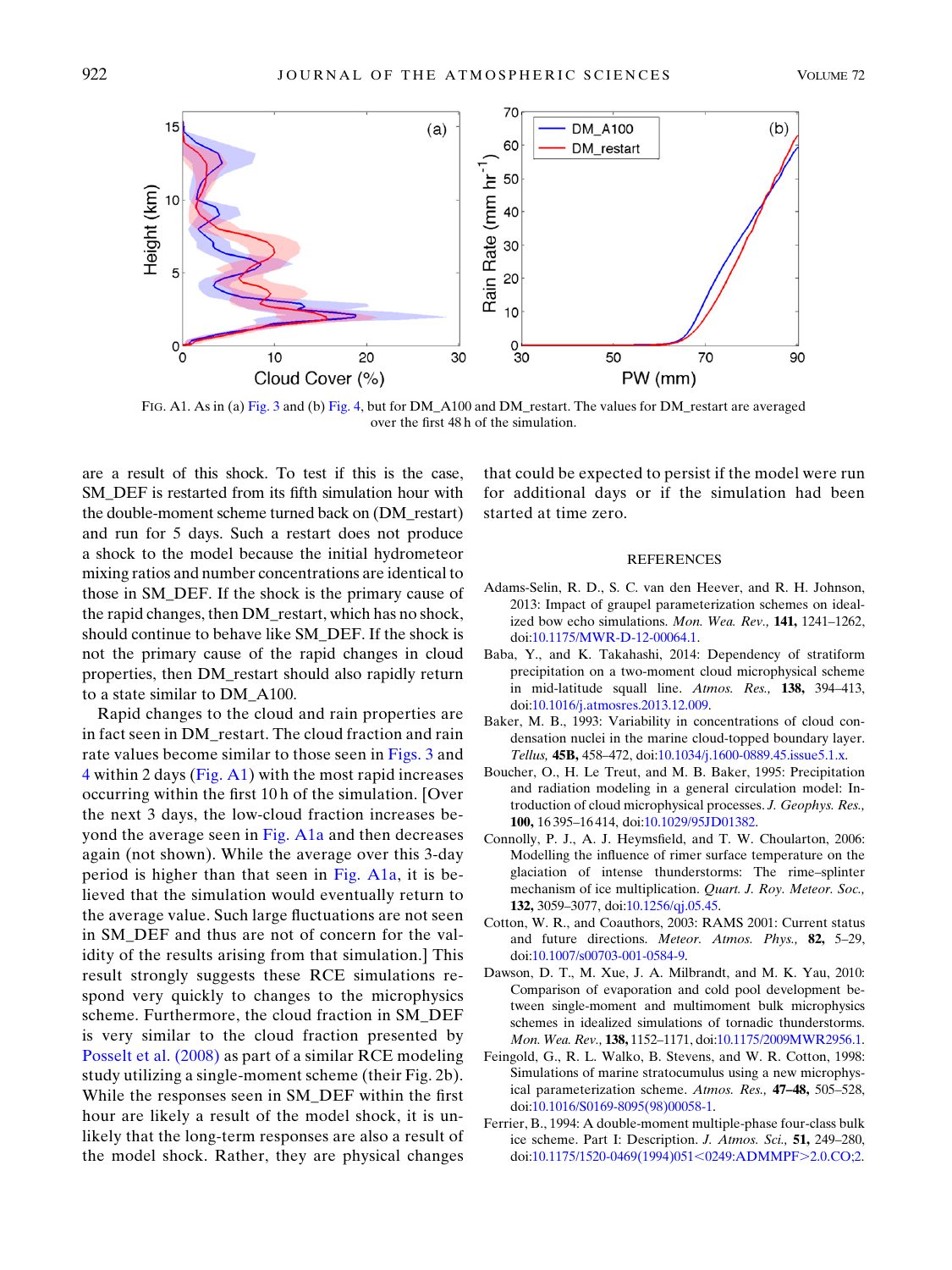- <span id="page-13-0"></span>——, W.-K. Tao, and J. Simpson, 1995: A double-moment multiple-phase four-class bulk ice scheme. Part II: Simulations of convective storms in different large-scale environments and comparisons with other bulk parameterizations. J. Atmos. Sci., 52, 1001-1033, doi[:10.1175/1520-0469\(1995\)052](http://dx.doi.org/10.1175/1520-0469(1995)052<1001:ADMMPF>2.0.CO;2)<1001: [ADMMPF](http://dx.doi.org/10.1175/1520-0469(1995)052<1001:ADMMPF>2.0.CO;2)>2.0.CO;2.
- <span id="page-13-1"></span>Gilmore, M. S., E. N. Rasmussen, and J. M. Straka, 2004: Precipitation uncertainty due to variations in precipitation particle parameters within a simple microphysics scheme. Mon. Wea. Rev., 132, 2610-2627, doi:[10.1175/MWR2810.1](http://dx.doi.org/10.1175/MWR2810.1).
- <span id="page-13-26"></span>Harrington, J. Y., 1997: The effects of radiative and microphysical processes on simulation warm and transition season Arctic stratus. Ph.D. dissertation, Colorado State University, 289 pp. [Available from Department of Atmospheric Science, Colorado State University, 3915 West Laport Avenue, Fort Collins, CO 80523.]
- <span id="page-13-3"></span>Hong, S.-Y., and J.-O. J. Lim, 2006: The WRF single-moment 6-class microphysics scheme (WSM6). J. Korean Meteor. Soc., 42, 129–151.
- <span id="page-13-4"></span>——, J. Dudhia, and S.-H. Chen, 2004: A revised approach to ice microphysical processes for the bulk parameterization of clouds and precipitation. Mon. Wea. Rev., 132, 103-120, doi[:10.1175/1520-0493\(2004\)132](http://dx.doi.org/10.1175/1520-0493(2004)132<0103:ARATIM>2.0.CO;2)<0103:  $ARATIM > 2.0$  $ARATIM > 2.0$ . $CO;2$ .
- <span id="page-13-9"></span>——, K.-S. S. Lim, Y.-H. Lee, J.-C. Ha, H.-W. Kim, S.-J. Ham, and J. Dudhia, 2010: Evaluation of the WRF Double-Moment 6-Class Microphysics scheme for precipitating convection. Adv. Meteor., 2010, 707253, doi[:10.1155/2010/707253](http://dx.doi.org/10.1155/2010/707253).
- <span id="page-13-16"></span>Jin, Y., and Coauthors, 2014: The impact of ice phase cloud parameterizations on tropical cyclone prediction. Mon. Wea. Rev., 142, 606-625, doi[:10.1175/MWR-D-13-00058.1](http://dx.doi.org/10.1175/MWR-D-13-00058.1).
- <span id="page-13-27"></span>Johnson, R. H., T. M. Rickenbach, S. A. Rutledge, P. E. Ciesielski, and W. H. Schubert, 1999: Trimodal characteristics of tropical convection. J. Climate, 12, 2397–2418, doi:[10.1175/](http://dx.doi.org/10.1175/1520-0442(1999)012<2397:TCOTC>2.0.CO;2) [1520-0442\(1999\)012](http://dx.doi.org/10.1175/1520-0442(1999)012<2397:TCOTC>2.0.CO;2)<2397:TCOTC>2.0.CO;2.
- <span id="page-13-14"></span>Jung, Y., M. Xue, and M. Tong, 2012: Ensemble Kalman filter analyses of the 29–30 May 2004 Oklahoma tornadic thunderstorm using one- and two-moment bulk microphysics schemes, with verification against polarimetric radar data. Mon. Wea. Rev., 140, 1457–1475, doi[:10.1175/MWR-D-11-00032.1](http://dx.doi.org/10.1175/MWR-D-11-00032.1).
- <span id="page-13-21"></span>Khain, A., A. Pokrovsky, M. Pinsky, A. Seifert, and V. Phillips, 2004: Simulation of effects of atmospheric aerosols on deep turbulent convective clouds using a spectral microphysics mixed-phase cumulus cloud model. Part I: Model description and possible applications. J. Atmos. Sci., 61, 2963–2982, doi:[10.1175/JAS-3350.1.](http://dx.doi.org/10.1175/JAS-3350.1)
- <span id="page-13-22"></span>Lebo, Z. J., and J. H. Seinfeld, 2011: Theoretical basis for convective invigoration due to increased aerosol concentration. Atmos. Chem. Phys., 11, 5407–5429, doi:[10.5194/](http://dx.doi.org/10.5194/acp-11-5407-2011) [acp-11-5407-2011.](http://dx.doi.org/10.5194/acp-11-5407-2011)
- <span id="page-13-23"></span>——, H. Morrison, and J. H. Seinfeld, 2012: Are simulated aerosolinduced effects on deep convective clouds strongly dependent on saturation adjustment? Atmos. Chem. Phys., 12, 9941–9964, doi:[10.5194/acp-12-9941-2012](http://dx.doi.org/10.5194/acp-12-9941-2012).
- <span id="page-13-15"></span>Lee, S. S., and L. J. Donner, 2011: Effects of cloud parameterization on radiation and precipitation: A comparison between single-moment microphysics and double-moment microphysics. Terr. Atmos. Ocean. Sci., 22, 403, doi:[10.3319/](http://dx.doi.org/10.3319/TAO.2011.03.03.01(A)) [TAO.2011.03.03.01\(A\).](http://dx.doi.org/10.3319/TAO.2011.03.03.01(A))
- <span id="page-13-2"></span>Lin, Y.-L., R. D. Farley, and H. D. Orville, 1983: Bulk parameterization of the snow field in a cloud model. J. Climate Appl. Meteor., 22, 1065-1092, doi:[10.1175/1520-0450\(1983\)022](http://dx.doi.org/10.1175/1520-0450(1983)022<1065:BPOTSF>2.0.CO;2)<1065: [BPOTSF](http://dx.doi.org/10.1175/1520-0450(1983)022<1065:BPOTSF>2.0.CO;2)>2.0.CO;2.
- <span id="page-13-25"></span>Liu, Y., and P. H. Daum, 2004: Parameterization of the autoconversion process. Part I: Analytical formulation of the Kessler-type parameterizations. J. Atmos. Sci., 61, 1539-1548, doi:[10.1175/1520-0469\(2004\)061](http://dx.doi.org/10.1175/1520-0469(2004)061<1539:POTAPI>2.0.CO;2)<1539: [POTAPI](http://dx.doi.org/10.1175/1520-0469(2004)061<1539:POTAPI>2.0.CO;2)>2.0.CO;2.
- <span id="page-13-17"></span>Luo, Y., K.-M. Xu, H. Morrison, and G. McFarquhar, 2008: Arctic mixed-phase clouds simulated by a cloud-resolving model: Comparison with ARM observations and sensitivity to microphysics parameterizations. J. Atmos. Sci., 65, 1285–1303, doi:[10.1175/2007JAS2467.1](http://dx.doi.org/10.1175/2007JAS2467.1).
- <span id="page-13-28"></span>Mace, G. G., Q. Zhang, M. Vaughan, R. Marchand, G. Stephens, C. Trepte, and D. Winker, 2009: A description of hydrometeor layer occurrence statistics derived from the first year of merged Cloudsat and CALIPSO data. J. Geophys. Res., 114, D00A26, doi[:10.1029/2007JD009755](http://dx.doi.org/10.1029/2007JD009755).
- <span id="page-13-11"></span>Mansell, E. R., 2010: On sedimentation and advection in multimoment bulk microphysics. J. Atmos. Sci., 67, 3084-3094, doi:[10.1175/2010JAS3341.1](http://dx.doi.org/10.1175/2010JAS3341.1).
- <span id="page-13-8"></span>——, C. L. Ziegler, and E. C. Bruning, 2010: Simulated electrification of a small thunderstorm with two-moment bulk microphysics. J. Atmos. Sci., 67, 171–194, doi[:10.1175/](http://dx.doi.org/10.1175/2009JAS2965.1) [2009JAS2965.1.](http://dx.doi.org/10.1175/2009JAS2965.1)
- <span id="page-13-24"></span>Manton, M., and W. Cotton, 1977: Formulation of approximate equations for modeling moist deep convection on the mesoscale. Colorado State University Atmospheric Science Paper 266, 62 pp.
- <span id="page-13-29"></span>Medeiros, B., L. Nuijens, C. Antoniazzi, and B. Stevens, 2010: Lowlatitude boundary layer clouds as seen by CALIPSO. J. Geophys. Res., 115, D23207, doi[:10.1029/2010JD014437](http://dx.doi.org/10.1029/2010JD014437).
- <span id="page-13-5"></span>Meyers, M. P., R. L. Walko, J. Y. Harrington, and W. R. Cotton, 1997: New RAMS cloud microphysics parameterization. Part II: The two-moment scheme. Atmos. Res., 45, 3-39, doi:[10.1016/S0169-8095\(97\)00018-5](http://dx.doi.org/10.1016/S0169-8095(97)00018-5).
- <span id="page-13-6"></span>Milbrandt, J. A., and M. K. Yau, 2005a: A multimoment bulk microphysics parameterization. Part I: Analysis of the role of the spectral shape parameter. J. Atmos. Sci., 62, 3051-3064, doi:[10.1175/JAS3534.1](http://dx.doi.org/10.1175/JAS3534.1).
- <span id="page-13-20"></span>——, and ——, 2005b: A multimoment bulk microphysics parameterization. Part II: A proposed three-moment closure and scheme description. J. Atmos. Sci., 62, 3065–3081, doi[:10.1175/](http://dx.doi.org/10.1175/JAS3535.1) [JAS3535.1](http://dx.doi.org/10.1175/JAS3535.1).
- <span id="page-13-10"></span>——, and R. McTaggart-Cowan, 2010: Sedimentation-induced errors in bulk microphysics schemes. J. Atmos. Sci., 67, 3931– 3948, doi:[10.1175/2010JAS3541.1](http://dx.doi.org/10.1175/2010JAS3541.1).
- <span id="page-13-18"></span>——, M. K. Yau, J. Mailhot, S. Bélair, and R. McTaggart-Cowan, 2010: Simulation of an orographic precipitation event during IMPROVE-2. Part II: Sensitivity to the number of moments in the bulk microphysics scheme. Mon. Wea. Rev., 138, 625–642, doi:[10.1175/2009MWR3121.1](http://dx.doi.org/10.1175/2009MWR3121.1).
- <span id="page-13-19"></span>Molthan, A. L., and B. A. Colle, 2012: Comparisons of single- and double-moment microphysics schemes in the simulation of a synoptic-scale snowfall event. Mon. Wea. Rev., 140, 2982– 3002, doi:[10.1175/MWR-D-11-00292.1](http://dx.doi.org/10.1175/MWR-D-11-00292.1).
- <span id="page-13-12"></span>Morrison, H., and J. Milbrandt, 2011: Comparison of twomoment bulk microphysics schemes in idealized supercell thunderstorm simulations. Mon. Wea. Rev., 139, 1103–1130, doi[:10.1175/2010MWR3433.1](http://dx.doi.org/10.1175/2010MWR3433.1).
- <span id="page-13-7"></span>——, J. A. Curry, and V. I. Khvorostyanov, 2005: A new doublemoment microphysics parameterization for application in cloud and climate models. Part I: Description. J. Atmos. Sci., 62, 1665–1677, doi[:10.1175/JAS3446.1](http://dx.doi.org/10.1175/JAS3446.1).
- <span id="page-13-13"></span>——, G. Thompson, and V. Tatarskii, 2009: Impact of cloud microphysics on the development of trailing stratiform precipitation in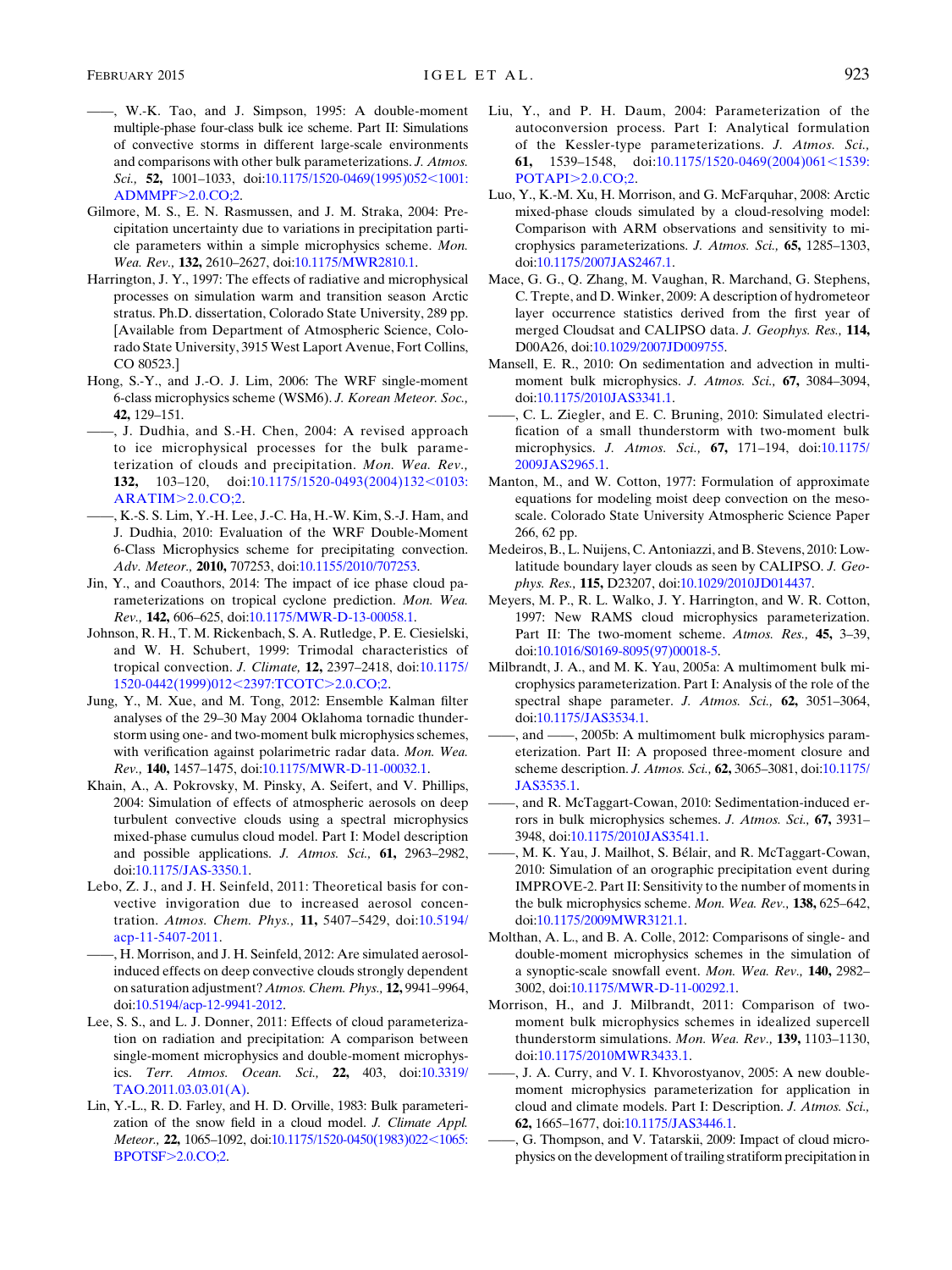a simulated squall line: Comparison of one- and two-moment schemes. Mon. Wea. Rev., 137, 991-1007, doi[:10.1175/](http://dx.doi.org/10.1175/2008MWR2556.1) [2008MWR2556.1](http://dx.doi.org/10.1175/2008MWR2556.1).

- <span id="page-14-8"></span>——, S. A. Tessendorf, K. Ikeda, and G. Thompson, 2012: Sensitivity of a simulated midlatitude squall line to parameterization of raindrop breakup. Mon. Wea. Rev., 140, 2437–2460, doi:[10.1175/MWR-D-11-00283.1.](http://dx.doi.org/10.1175/MWR-D-11-00283.1)
- <span id="page-14-28"></span>Neelin, J. D., O. Peters, and K. Hales, 2009: The transition to strong convection. J. Atmos. Sci., 66, 2367–2384, doi[:10.1175/](http://dx.doi.org/10.1175/2009JAS2962.1) [2009JAS2962.1](http://dx.doi.org/10.1175/2009JAS2962.1).
- <span id="page-14-17"></span>Onishi, R., and K. Takahashi, 2012: A warm-bin–cold-bulk hybrid cloud microphysical model. J. Atmos. Sci., 69, 1474–1497, doi:[10.1175/JAS-D-11-0166.1.](http://dx.doi.org/10.1175/JAS-D-11-0166.1)
- <span id="page-14-15"></span>Ovtchinnikov, M., and Y. L. Kogan, 2000: An investigation of ice production mechanisms in small cumuliform clouds using a 3D model with explicit microphysics. Part I: Model description. *J. Atmos. Sci.*, **57,** 2989-3003, doi:[10.1175/](http://dx.doi.org/10.1175/1520-0469(2000)057<2989:AIOIPM>2.0.CO;2) [1520-0469\(2000\)057](http://dx.doi.org/10.1175/1520-0469(2000)057<2989:AIOIPM>2.0.CO;2)<2989:AIOIPM>2.0.CO;2.
- <span id="page-14-25"></span>Posselt, D. J., S. C. van den Heever, and G. L. Stephens, 2008: Trimodal cloudiness and tropical stable layers in simulations of radiative convective equilibrium. Geophys. Res. Lett., 35, L08802, doi[:10.1029/2007GL033029.](http://dx.doi.org/10.1029/2007GL033029)
- <span id="page-14-22"></span>Pruppacher, H. R., and J. D. Klett, 2010: Microphysics of Clouds and Precipitation. 2nd ed. Atmospheric and Oceanographic Sciences Library, Vol. 18, Springer, 976 pp.
- <span id="page-14-16"></span>Rasmussen, R. M., I. Geresdi, G. Thompson, K. Manning, and E. Karplus, 2002: Freezing drizzle formation in stably stratified layer clouds: The role of radiative cooling of cloud droplets, cloud condensation nuclei, and ice initiation. J. At-mos. Sci., 59, 837-860, doi[:10.1175/1520-0469\(2002\)059](http://dx.doi.org/10.1175/1520-0469(2002)059<0837:FDFISS>2.0.CO;2)<0837: FDFISS>[2.0.CO;2.](http://dx.doi.org/10.1175/1520-0469(2002)059<0837:FDFISS>2.0.CO;2)
- <span id="page-14-14"></span>Reisin, T., Z. Levin, and S. Tzivion, 1996: Rain production in convective clouds as simulated in an axisymmetric model with detailed microphysics. Part I: Description of the model. J. Atmos. Sci., 53, 497-519, doi:[10.1175/1520-0469\(1996\)053](http://dx.doi.org/10.1175/1520-0469(1996)053<0497:RPICCA>2.0.CO;2)<0497: [RPICCA](http://dx.doi.org/10.1175/1520-0469(1996)053<0497:RPICCA>2.0.CO;2)>2.0.CO;2.
- <span id="page-14-12"></span>Reisner, J., R. M. Rasmussen, and R. T. Bruintjes, 1998: Explicit forecasting of supercooled liquid water in winter storms using the MM5 mesoscale model. Quart. J. Roy. Meteor. Soc., 124, 1071–1107, doi:[10.1002/qj.49712454804.](http://dx.doi.org/10.1002/qj.49712454804)
- <span id="page-14-29"></span>Roh, W., and M. Satoh, 2014: Evaluation of precipitating hydrometeor parameterizations in a single-moment bulk microphysics scheme for deep convective systems over the tropical central Pacific. J. Atmos. Sci., 71, 2654–2673, doi[:10.1175/](http://dx.doi.org/10.1175/JAS-D-13-0252.1) [JAS-D-13-0252.1.](http://dx.doi.org/10.1175/JAS-D-13-0252.1)
- <span id="page-14-18"></span>Saleeby, S. M., and W. R. Cotton, 2004: A large-droplet mode and prognostic number concentration of cloud droplets in the Colorado State University Regional Atmospheric Modeling System (RAMS). Part I: Module descriptions and supercell test simulations. J. Appl. Meteor., 43, 182–195, doi[:10.1175/](http://dx.doi.org/10.1175/1520-0450(2004)043<0182:ALMAPN>2.0.CO;2) [1520-0450\(2004\)043](http://dx.doi.org/10.1175/1520-0450(2004)043<0182:ALMAPN>2.0.CO;2)<0182:ALMAPN>2.0.CO;2.
- <span id="page-14-19"></span>-, and -, 2008: A binned approach to cloud-droplet riming implemented in a bulk microphysics model. J. Appl. Meteor. Climatol., 47, 694-703, doi:[10.1175/](http://dx.doi.org/10.1175/2007JAMC1664.1) [2007JAMC1664.1.](http://dx.doi.org/10.1175/2007JAMC1664.1)
- <span id="page-14-20"></span>——, and S. C. van den Heever, 2013: Developments in the CSU-RAMS aerosol model: Emissions, nucleation, regeneration, deposition, and radiation. J. Appl. Meteor. Climatol., 52, 2601-2622, doi[:10.1175/JAMC-D-12-0312.1.](http://dx.doi.org/10.1175/JAMC-D-12-0312.1)
- <span id="page-14-4"></span>Seifert, A., and K. D. Beheng, 2006: A two-moment cloud microphysics parameterization for mixed-phase clouds. Part 1: Model description. Meteor. Atmos. Phys., 92, 45–66, doi[:10.1007/s00703-005-0112-4](http://dx.doi.org/10.1007/s00703-005-0112-4).
- <span id="page-14-21"></span>Shima, S., K. Kusano, A. Kawano, T. Sugiyama, and S. Kawahara, 2009: The super-droplet method for the numerical simulation of clouds and precipitation: A particle-based and probabilistic microphysics model coupled with a non-hydrostatic model. Quart. J. Roy. Meteor. Soc., 135, 1307–1320, doi:[10.1002/qj.441](http://dx.doi.org/10.1002/qj.441).
- <span id="page-14-27"></span>Smagorinsky, J., 1963: General circulation experiments with the primitive equations. Mon. Wea. Rev., 91, 99–164, doi[:10.1175/](http://dx.doi.org/10.1175/1520-0493(1963)091<0099:GCEWTP>2.3.CO;2) [1520-0493\(1963\)091](http://dx.doi.org/10.1175/1520-0493(1963)091<0099:GCEWTP>2.3.CO;2)<0099:GCEWTP>2.3.CO;2.
- <span id="page-14-2"></span>Straka, J., and E. Mansell, 2005: A bulk microphysics parameterization with multiple ice precipitation categories. J. Appl. Meteor., 44, 445-466, doi:[10.1175/JAM2211.1](http://dx.doi.org/10.1175/JAM2211.1).
- <span id="page-14-11"></span>Swann, H., 1998: Sensitivity to the representation of precipitating ice in CRM simulations of deep convection. Atmos. Res., 47– 48, 415–435, doi[:10.1016/S0169-8095\(98\)00050-7.](http://dx.doi.org/10.1016/S0169-8095(98)00050-7)
- <span id="page-14-24"></span>Thompson, D. W. J., and Coauthors, 2012: The mystery of recent stratospheric temperature trends. Nature, 491, 692-697, doi[:10.1038/nature11579](http://dx.doi.org/10.1038/nature11579).
- <span id="page-14-3"></span>Thompson, G., R. M. Rasmussen, and K. Manning, 2004: Explicit forecasts of winter precipitation using an improved bulk microphysics scheme. Part I: Description and sensitivity analysis. Mon. Wea. Rev., 132, 519–542, doi[:10.1175/](http://dx.doi.org/10.1175/1520-0493(2004)132<0519:EFOWPU>2.0.CO;2) [1520-0493\(2004\)132](http://dx.doi.org/10.1175/1520-0493(2004)132<0519:EFOWPU>2.0.CO;2)<0519:EFOWPU>2.0.CO;2.
- <span id="page-14-5"></span>——, P. R. Field, W. D. Hall, and R. M. Rasmussen, 2008: Explicit forecasts of winter precipitation using an improved bulk microphysics scheme. Part II: Implementation of a new snow parameterization. Mon. Wea. Rev., 136, 5095–5115, doi:[10.1175/](http://dx.doi.org/10.1175/2008MWR2387.1) [2008MWR2387.1](http://dx.doi.org/10.1175/2008MWR2387.1).
- <span id="page-14-23"></span>Tompkins, A. M., 2001: Organization of tropical convection in low vertical wind shears: The role of cold pools. J. Atmos. Sci., 58, 1650– 1672, doi:[10.1175/1520-0469\(2001\)058](http://dx.doi.org/10.1175/1520-0469(2001)058<1650:OOTCIL>2.0.CO;2)<1650:OOTCIL>2.0.CO;2.
- <span id="page-14-0"></span>van den Heever, S. C., and W. R. Cotton, 2004: The impact of hail size on simulated supercell storms. J. Atmos. Sci., 61, 1596-1609, doi:[10.1175/1520-0469\(2004\)061](http://dx.doi.org/10.1175/1520-0469(2004)061<1596:TIOHSO>2.0.CO;2)<1596:TIOHSO>2.0.CO;2.
- <span id="page-14-26"></span>——, G. L. Stephens, and N. B. Wood, 2011: Aerosol indirect effects on tropical convection characteristics under conditions of radiative–convective equilibrium. J. Atmos. Sci., 68, 699–718, doi[:10.1175/2010JAS3603.1](http://dx.doi.org/10.1175/2010JAS3603.1).
- <span id="page-14-10"></span>Van Weverberg, K., A. M. Vogelmann, H. Morrison, and J. A. Milbrandt, 2012: Sensitivity of idealized squall-line simulations to the level of complexity used in two-moment bulk microphysics schemes. Mon. Wea. Rev., 140, 1883–1907, doi[:10.1175/MWR-D-11-00120.1](http://dx.doi.org/10.1175/MWR-D-11-00120.1).
- <span id="page-14-13"></span>——, and Coauthors, 2013: The role of cloud microphysics parameterization in the simulation of mesoscale convective system clouds and precipitation in the tropical western Pacific. J. Atmos. Sci., 70, 1104–1128, doi:[10.1175/](http://dx.doi.org/10.1175/JAS-D-12-0104.1) [JAS-D-12-0104.1](http://dx.doi.org/10.1175/JAS-D-12-0104.1).
- <span id="page-14-9"></span>——, E. Goudenhoofdt, U. Blahak, E. Brisson, M. Demuzere, P. Marbaix, and J.-P. van Ypersele, 2014: Comparison of onemoment and two-moment bulk microphysics for high-resolution climate simulations of intense precipitation. Atmos. Res., 147– 148, 145–161, doi[:10.1016/j.atmosres.2014.05.012](http://dx.doi.org/10.1016/j.atmosres.2014.05.012).
- <span id="page-14-6"></span>Wacker, U., and A. Seifert, 2001: Evolution of rain water profiles resulting from pure sedimentation: Spectral vs. parameterized description. Atmos. Res., 58, 19–39, doi[:10.1016/](http://dx.doi.org/10.1016/S0169-8095(01)00081-3) [S0169-8095\(01\)00081-3.](http://dx.doi.org/10.1016/S0169-8095(01)00081-3)
- <span id="page-14-7"></span>-, and C. Lüpkes, 2009: On the selection of prognostic moments in parameterization schemes for drop sedimentation. Tellus, 61A, 498–511, doi:[10.1111/j.1600-0870.2009.00405.x](http://dx.doi.org/10.1111/j.1600-0870.2009.00405.x).
- <span id="page-14-1"></span>Walko, R. L., W. R. Cotton, M. P. Meyers, and J. Y. Harrington, 1995: New RAMS cloud microphysics parameterization part I: The single-moment scheme. Atmos. Res., 38, 29–62, doi[:10.1016/0169-8095\(94\)00087-T](http://dx.doi.org/10.1016/0169-8095(94)00087-T).